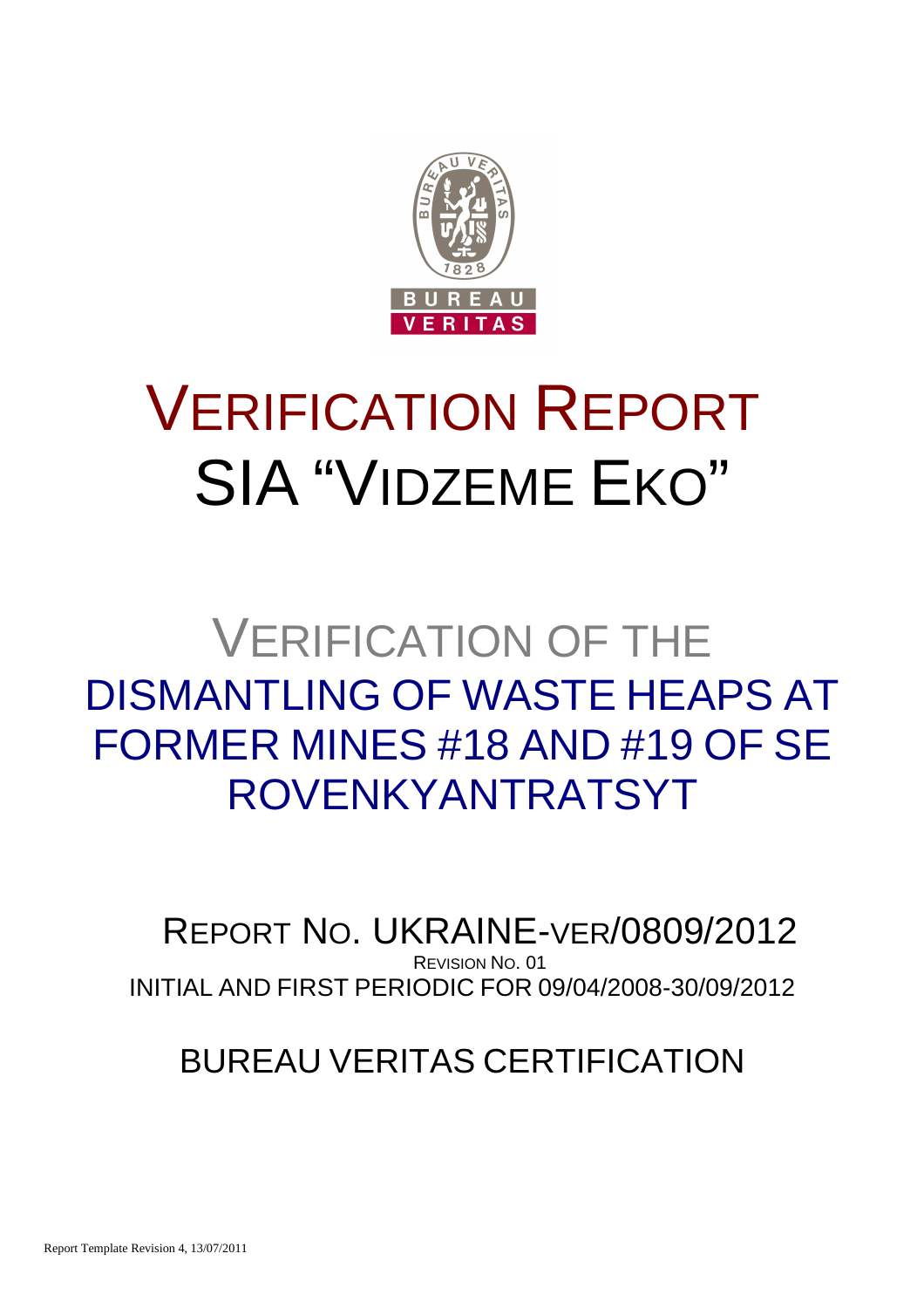#### VERIFICATION REPORT: DISMANTLING OF WASTE HEAPS AT FORMER MINES #18 AND #19 OF SE ROVENKYANTRATSYT



| Date of first issue:<br>24/10/2012                                                                                                                                                                                                                               | Organizational unit:<br><b>Bureau Veritas Certification</b><br><b>Holding SAS</b>                                                                                                                                                                                                                                                                                                                                                                                                                                                                                                                                                                                                                                                                                                                                                                                                                                                                                          |                                                                                          |
|------------------------------------------------------------------------------------------------------------------------------------------------------------------------------------------------------------------------------------------------------------------|----------------------------------------------------------------------------------------------------------------------------------------------------------------------------------------------------------------------------------------------------------------------------------------------------------------------------------------------------------------------------------------------------------------------------------------------------------------------------------------------------------------------------------------------------------------------------------------------------------------------------------------------------------------------------------------------------------------------------------------------------------------------------------------------------------------------------------------------------------------------------------------------------------------------------------------------------------------------------|------------------------------------------------------------------------------------------|
| Client:<br>SIA "Vidzeme Eko"                                                                                                                                                                                                                                     | Client ref.:<br>Victor Tkachenko                                                                                                                                                                                                                                                                                                                                                                                                                                                                                                                                                                                                                                                                                                                                                                                                                                                                                                                                           |                                                                                          |
| Summary:                                                                                                                                                                                                                                                         | Bureau Veritas Certification has made the initial, 1 <sup>st</sup> periodic verification of the "Dismantling of waste heaps at<br>former mines #18 and #19 of SE Rovenkyantratsyt", project of SIA "Vidzeme Eko" located in mining allotment<br>Rovenkivska of SE Rovenkyantratsyt, Rovenky town, Luhansk Region, Ukraine, and applying JI specific<br>approach, on the basis of UNFCCC criteria for the JI, as well as criteria given to provide for consistent project<br>operations, monitoring and reporting. UNFCCC criteria refer to Article 6 of the Kyoto Protocol, the JI rules and<br>modalities and the subsequent decisions by the JI Supervisory Committee, as well as the host country criteria.                                                                                                                                                                                                                                                             |                                                                                          |
|                                                                                                                                                                                                                                                                  | The verification scope is defined as a periodic independent review and ex post determination by the Accredited<br>Entity of the monitored reductions in GHG emissions during defined verification period, and consisted of the<br>following three phases: i) desk review of the monitoring report against project design and the baseline and<br>monitoring plan; ii) follow-up interviews with project stakeholders; iii) resolution of outstanding issues and the<br>issuance of the final verification report and opinion. The overall verification, from Contract Review to<br>Verification Report & Opinion, was conducted using Bureau Veritas Certification internal procedures.                                                                                                                                                                                                                                                                                    |                                                                                          |
| Actions Requests (CR, CAR and FAR), presented in Appendix A.                                                                                                                                                                                                     | The first output of the verification process is a list of Clarification, Corrective Actions Requests, Forward                                                                                                                                                                                                                                                                                                                                                                                                                                                                                                                                                                                                                                                                                                                                                                                                                                                              |                                                                                          |
| 01/01/2011-31/12/2011, 841268 tCO2eq for 01/01/2012-30/09/2012).                                                                                                                                                                                                 | In summary, Bureau Veritas Certification confirms that the project is implemented as planned and described in<br>approved project design documents. Installed equipment being essential for generating emission reduction<br>runs reliably and is calibrated appropriately. The monitoring system is in place and the project is generating<br>GHG emission reductions. The GHG emission reduction is calculated accurately and without material errors,<br>omissions, or misstatements, and the ERUs issued totalize 4 991 580 tonnes of CO2 equivalent for the<br>monitoring period from 09/04/2008 to 30/09/2012 (840710 tCO2eq for 09/04/2008-31/12/2008, 1117895<br>tCO2eq for 01/01/2009-31/12/2009, 1090957 tCO2eq for 01/01/2010-31/12/2010, 1100750 tCO2eq for<br>Our opinion relates to the project's GHG emissions and resulting GHG emission reductions reported and<br>related to the approved project baseline and monitoring, and its associated documents. |                                                                                          |
| Report No.:<br>Subject Group:                                                                                                                                                                                                                                    |                                                                                                                                                                                                                                                                                                                                                                                                                                                                                                                                                                                                                                                                                                                                                                                                                                                                                                                                                                            |                                                                                          |
| UKRAINE-ver/0809/2012<br>JI<br>Project title:<br>Dismantling of waste heaps at former mines #18 and<br>#19 of SE Rovenkyantratsyt<br>Work carried out by:<br>Svitlana Gariyenchyk – Team Legger, 169<br>Verifier<br>Vyacheslav Yeriomin - Team member, veriffer, | Clair                                                                                                                                                                                                                                                                                                                                                                                                                                                                                                                                                                                                                                                                                                                                                                                                                                                                                                                                                                      |                                                                                          |
| Work reviewed by:<br>Ivan Sokolov - Technical Reviewer<br>Vasyl Kobzar - Technical specialist<br>Work approved by:<br>Ivan Sokolov - Operational ManagerHolding \$AS<br>Date of this revision:<br>Rev. No.:<br>26/10/2012<br>01                                  | $\times$<br><b>Bureau Veritas Certification</b><br>Limited distribution<br>Number of pages<br>Unrestricted distribution                                                                                                                                                                                                                                                                                                                                                                                                                                                                                                                                                                                                                                                                                                                                                                                                                                                    | No distribution without permission from the<br>Client of responsible organizational unit |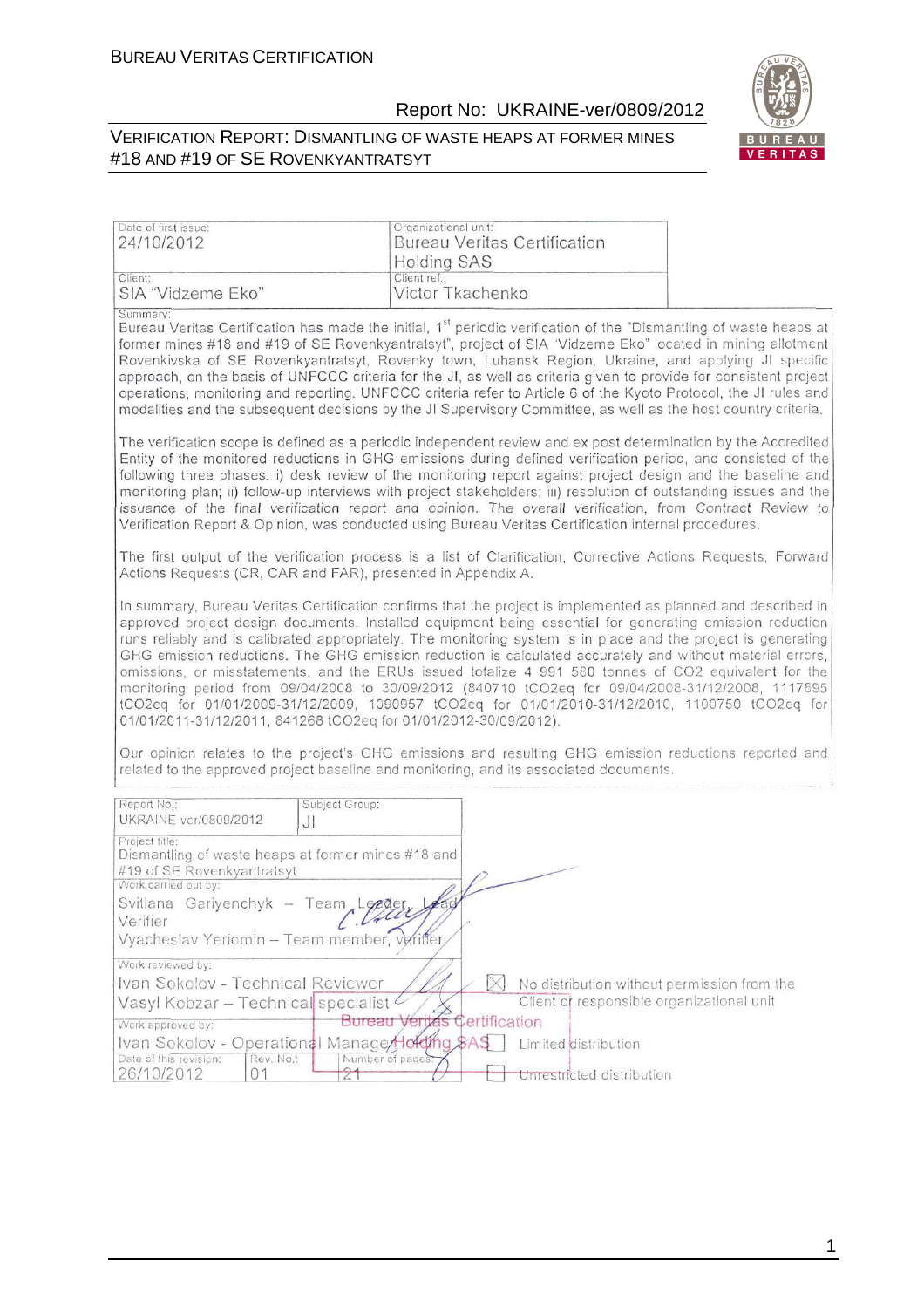VERIFICATION REPORT: DISMANTLING OF WASTE HEAPS AT FORMER MINES #18 AND #19 OF SE ROVENKYANTRATSYT

#### **Table of Contents Page 2014**

| $\overline{1}$ |                                                                                | 3              |
|----------------|--------------------------------------------------------------------------------|----------------|
| 1.1            | Objective                                                                      | 3              |
| 1.2            | Scope                                                                          | 3              |
| 1.3            | <b>Verification Team</b>                                                       | 3              |
| $\overline{2}$ |                                                                                | $\overline{4}$ |
| 2.1            | <b>Review of Documents</b>                                                     | $\overline{4}$ |
| 2.2            | Follow-up Interviews                                                           | $\overline{4}$ |
| 2.3            | Resolution of Clarification, Corrective and Forward Action Requests            | 5              |
| 3              |                                                                                |                |
| 3.1            | Remaining issues and FARs from previous verifications                          | 6              |
| 3.2            | Project approval by Parties involved (90-91)                                   | 6              |
| 3.3            | Project implementation (92-93)                                                 | 6              |
| 3.4            | Compliance of the monitoring plan with the monitoring methodology<br>$(94-98)$ | 8              |
| 3.5            | Revision of monitoring plan (99-100)                                           | 8              |
| 3.6            | Data management (101)                                                          | 8              |
| 3.7            | Verification regarding programmes of activities (102-110)                      | 9              |
| 4              |                                                                                |                |
| 5              |                                                                                |                |
|                |                                                                                |                |

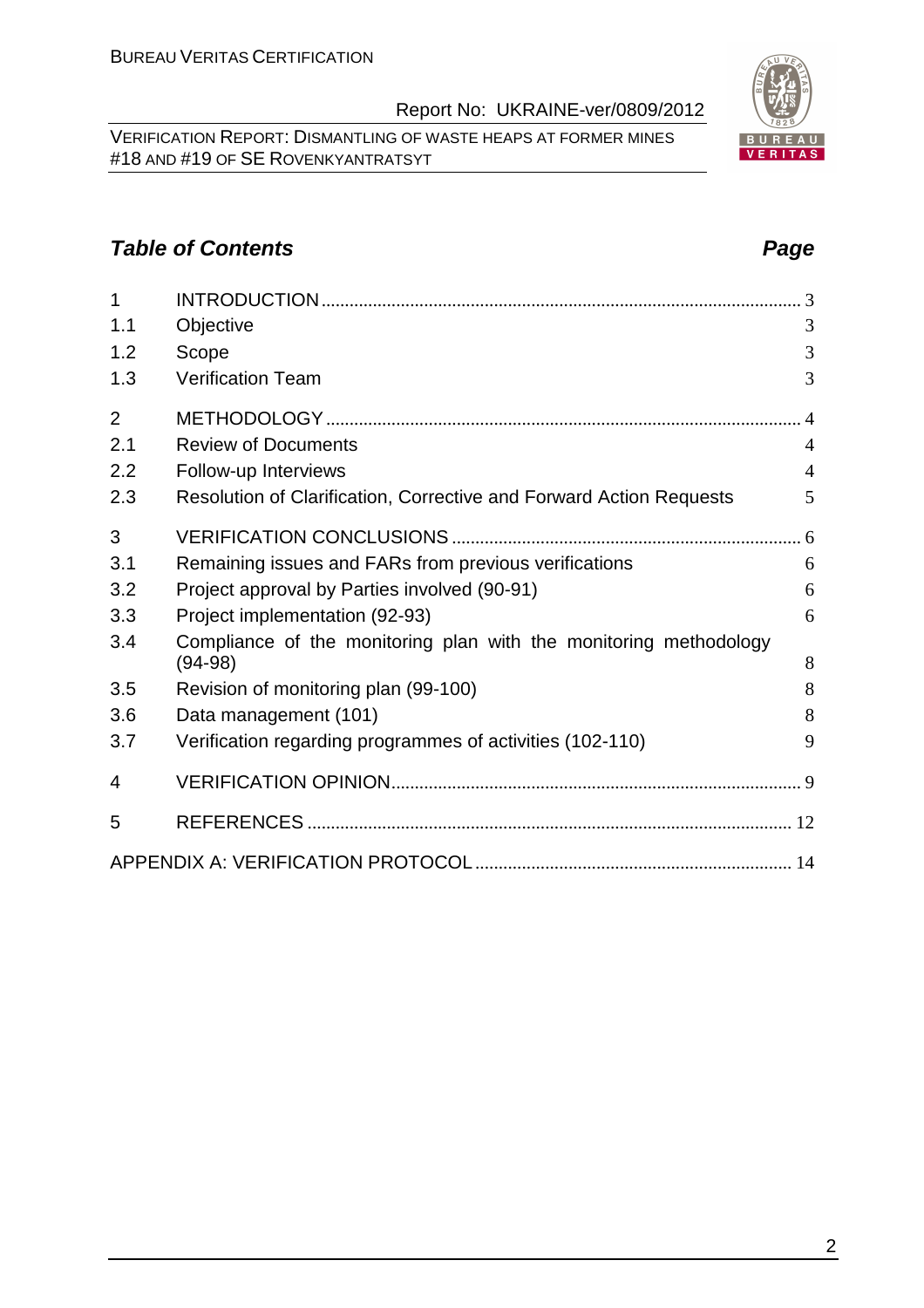VERIFICATION REPORT: DISMANTLING OF WASTE HEAPS AT FORMER MINES #18 AND #19 OF SE ROVENKYANTRATSYT



### **1 INTRODUCTION**

SIA "Vidzeme Eko" has commissioned Bureau Veritas Certification to verify the emissions reductions of its JI project Dismantling of waste heaps at former mines #18 and #19 of SE Rovenkyantratsyt (hereafter called "the project") at mining allotment Rovenkivska of SE Rovenkyantratsyt, Rovenky town, Luhansk Region, Ukraine.

This report summarizes the findings of the verification of the project, performed on the basis of UNFCCC criteria, as well as criteria given to provide for consistent project operations, monitoring and reporting.

#### **1.1 Objective**

Verification is the periodic independent review and ex post determination by the Accredited Independent Entity of the monitored reductions in GHG emissions during defined verification period.

The objective of verification can be divided in Initial Verification and Periodic Verification.

UNFCCC criteria refer to Article 6 of the Kyoto Protocol, the JI rules and modalities and the subsequent decisions by the JI Supervisory Committee, as well as the host country criteria.

#### **1.2 Scope**

The verification scope is defined as an independent and objective review of the project design document, the project's baseline study, monitoring plan and monitoring report, and other relevant documents. The information in these documents is reviewed against Kyoto Protocol requirements, UNFCCC rules and associated interpretations.

The verification is not meant to provide any consulting towards the Client. However, stated requests for clarifications, corrective and/or forward actions may provide input for improvement of the project monitoring towards reductions in the GHG emissions.

#### **1.3 Verification Team**

The verification team consists of the following personnel:

| Svitlana Gariyenchyk<br><b>Bureau Veritas Certification</b> | Team Leader, Climate Change Verifier |
|-------------------------------------------------------------|--------------------------------------|
| Veyacheslav Yeriomin                                        |                                      |

Bureau Veritas Certification Climate Change Verifier

This verification report was reviewed by:

Ivan Sokolov Bureau Veritas Certification, Internal Technical Reviewer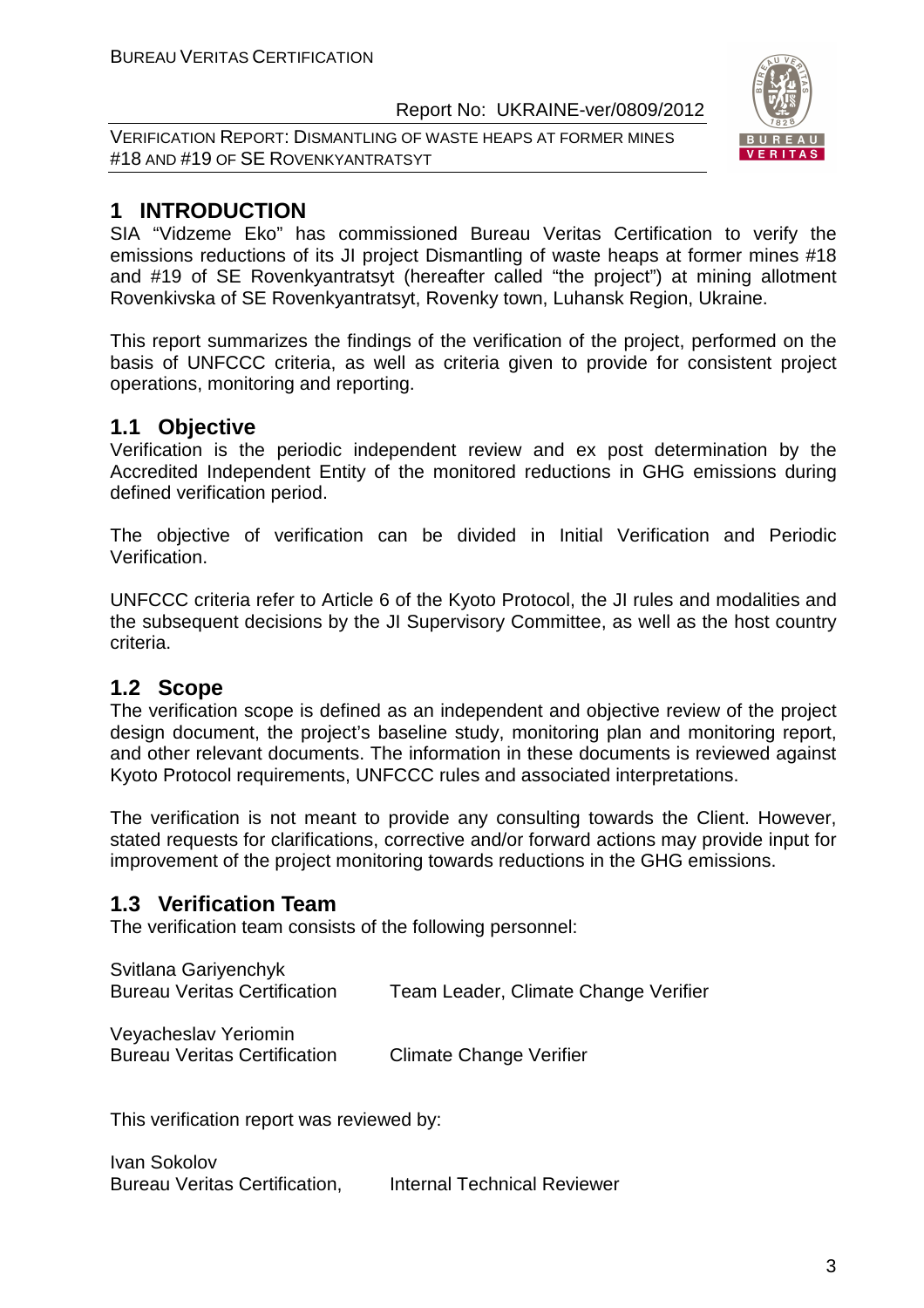VERIFICATION REPORT: DISMANTLING OF WASTE HEAPS AT FORMER MINES #18 AND #19 OF SE ROVENKYANTRATSYT



#### Vasyl Kobzar

Bureau Veritas Certification, Technical Specialist

#### **2 METHODOLOGY**

The overall verification, from Contract Review to Verification Report & Opinion, was conducted using Bureau Veritas Certification internal procedures.

In order to ensure transparency, a verification protocol was customized for the project, according to the version 01 of the Joint Implementation Determination and Verification Manual, issued by the Joint Implementation Supervisory Committee at its 19 meeting on 04/12/2009. The protocol shows, in a transparent manner, criteria (requirements), means of verification and the results from verifying the identified criteria. The verification protocol serves the following purposes:

- It organizes, details and clarifies the requirements a JI project is expected to meet;
- It ensures a transparent verification process where the verifier will document how a particular requirement has been verified and the result of the verification.

The completed verification protocol is enclosed in Appendix A to this report.

#### **2.1 Review of Documents**

The Monitoring Report (MR) submitted by SIA "Vidzeme Eko" and additional background documents related to the project design and baseline, i.e. country Law, Project Design Document (PDD), and Guidance on criteria for baseline setting and monitoring, Host party criteria, Kyoto Protocol, Clarifications on Verification Requirements to be Checked by an Accredited Independent Entity were reviewed.

The verification findings presented in this report relate to the Monitoring Report version(s) 2.0 and project as described in the determined PDD.

#### **2.2 Follow-up Interviews**

On 16/10/2012 Bureau Veritas Certification performed (on-site) interviews with project stakeholders to confirm selected information and to resolve issues identified in the document review. Representatives of PE "S.T.A" and SIA "Vidzeme Eko" were interviewed (see References). The main topics of the interviews are summarized in Table 1.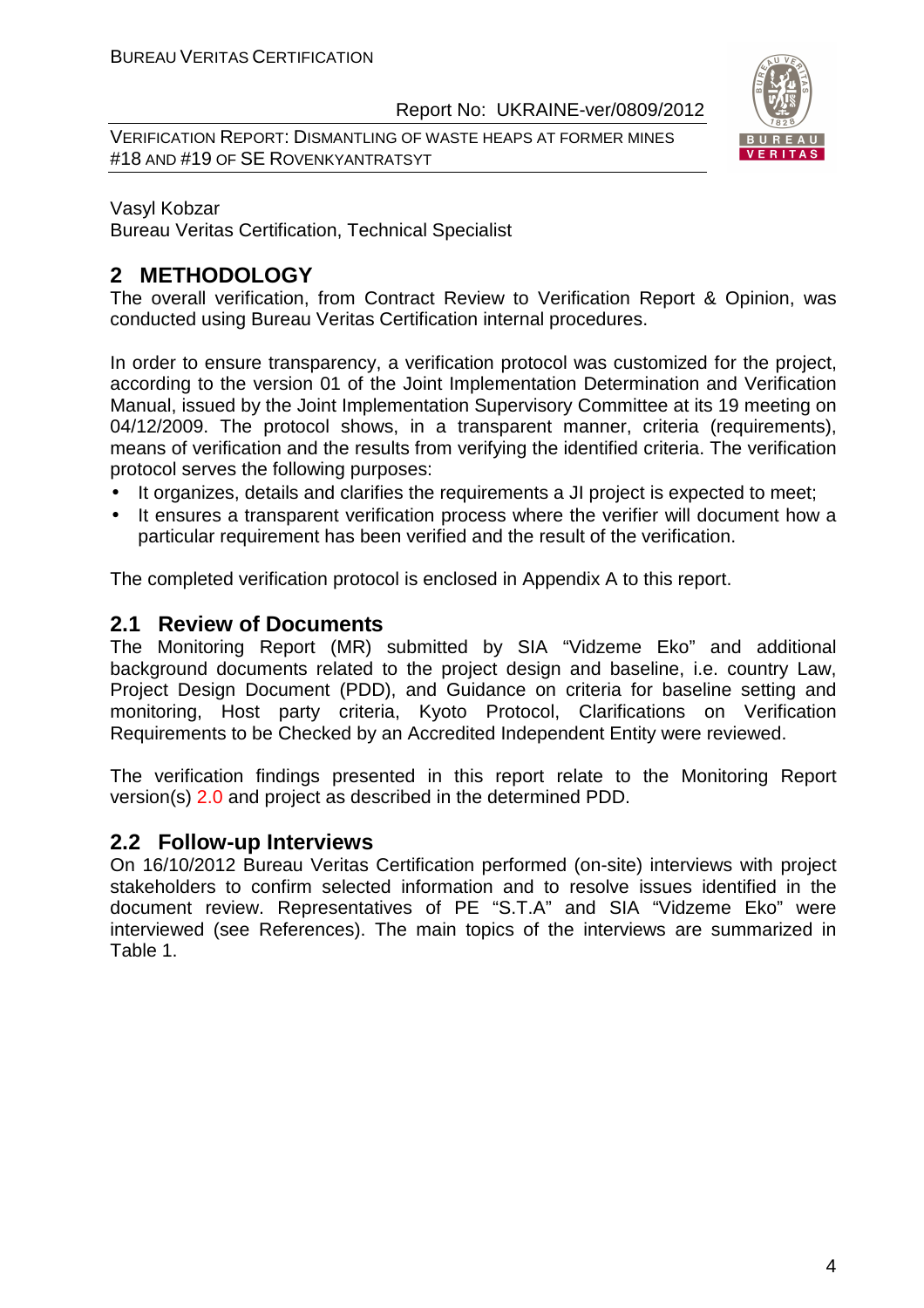VERIFICATION REPORT: DISMANTLING OF WASTE HEAPS AT FORMER MINES #18 AND #19 OF SE ROVENKYANTRATSYT



#### **Table 1 Interview topics**

| <b>Interviewed</b><br>organization     | <b>Interview topics</b>                                                                                                                                                                                                                                                                                                                                                                                                                                                                                                               |
|----------------------------------------|---------------------------------------------------------------------------------------------------------------------------------------------------------------------------------------------------------------------------------------------------------------------------------------------------------------------------------------------------------------------------------------------------------------------------------------------------------------------------------------------------------------------------------------|
| PE "S.T.A"                             | Organizational structure<br>$\bullet$<br>Responsibilities and authorities<br>$\bullet$<br>Roles and responsibilities for data collection and<br>$\bullet$<br>processing<br>$\bullet$<br>Installation of equipment<br>$\bullet$<br>Data logging, archiving and reporting<br>$\bullet$<br>Metering equipment control<br>$\bullet$<br>Metering record keeping system, database<br>$\bullet$<br>IT management<br>$\bullet$<br>Training of personnel<br>Quality management procedures and technology<br>➤<br>Internal audits and check-ups |
| <b>CONSULTANT</b><br>SIA "Vidzeme Eko" | Baseline methodology<br>$\bullet$<br>Monitoring plan<br>$\bullet$<br>Monitoring report<br>$\bullet$<br>Excel spreadsheets                                                                                                                                                                                                                                                                                                                                                                                                             |

#### **2.3 Resolution of Clarification, Corrective and Forward Action Requests**

The objective of this phase of the verification is to raise the requests for corrective actions and clarification and any other outstanding issues that needed to be clarified for Bureau Veritas Certification positive conclusion on the GHG emission reduction calculation.

If the Verification Team, in assessing the monitoring report and supporting documents, identifies issues that need to be corrected, clarified or improved with regard to the monitoring requirements, it should raise these issues and inform the project participants of these issues in the form of:

(a) Corrective action request (CAR), requesting the project participants to correct a mistake that is not in accordance with the monitoring plan;

(b) Clarification request (CL), requesting the project participants to provide additional information for the Verification Team to assess compliance with the monitoring plan;

(c) Forward action request (FAR), informing the project participants of an issue, relating to the monitoring that needs to be reviewed during the next verification period.

The Verification Team will make an objective assessment as to whether the actions taken by the project participants, if any, satisfactorily resolve the issues raised, if any, and should conclude its findings of the verification.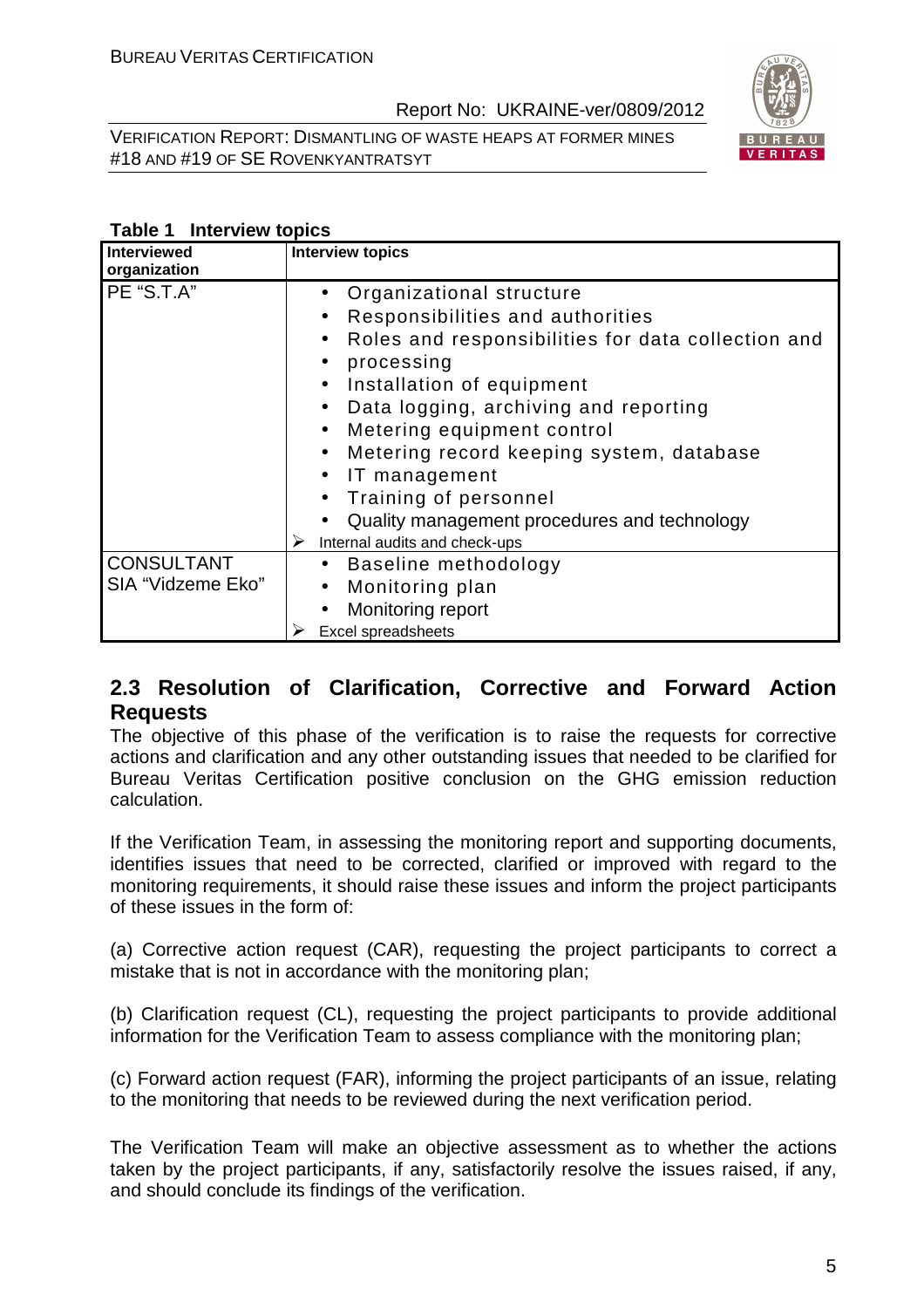VERIFICATION REPORT: DISMANTLING OF WASTE HEAPS AT FORMER MINES #18 AND #19 OF SE ROVENKYANTRATSYT



To guarantee the transparency of the verification process, the concerns raised are documented in more detail in the verification protocol in Appendix A.

#### **3 VERIFICATION CONCLUSIONS**

In the following sections, the conclusions of the verification are stated.

The findings from the desk review of the original monitoring documents and the findings from interviews during the follow up visit are described in the Verification Protocol in Appendix A.

The Clarification, Corrective and Forward Action Requests are stated, where applicable, in the following sections and are further documented in the Verification Protocol in Appendix A. The verification of the Project resulted in 3 Corrective Action Requests, 1 Clarification Requests, and 0 Forward Action Requests.

The number between brackets at the end of each section corresponds to the DVM paragraph.

#### **3.1 Remaining issues and FARs from previous verifications**

There is no FAR available from determination process, provided by Bureau Veritas Certification.

#### **3.2 Project approval by Parties involved (90-91)**

The project was approved by both Parties Involved. Letter of Approval #3190/23/7 dated 26/10/2012 issued by State Environment Investment Agency of Ukraine. Letter of Approval 12.2-02/13624 dated 12/10/2012 issued by Ministry of Environment protection and regional development of Republic Latvia

The abovementioned written approval is unconditional.

#### **3.3 Project implementation (92-93)**

Proposed project consists in full dismantling of waste heaps with sorting and enrichment of obtained coal containing rock mass.

Proposed project include dismantling of waste heaps of former mines #18 and #19 of State Enterprise "Rovenkyantratsyt" and sorting unit, which is in property of "Donvuhillyainvest" LLC. PE "S.T.A" buys coal containing rock mass of waste heaps and processes it at sorting unit of "Donvuhillyainvest" LLC on sub-contract relations basis. Also "Donvuhillyainvest" LLC provides personnel and transporting vehicles for waste heap dismantling and transportation of rock mass to the sorting unit. Separate subdivision "Enrichment plant Postnikivska "Donvugillyatehinvest " Ltd provides chemical analysis of obtained coal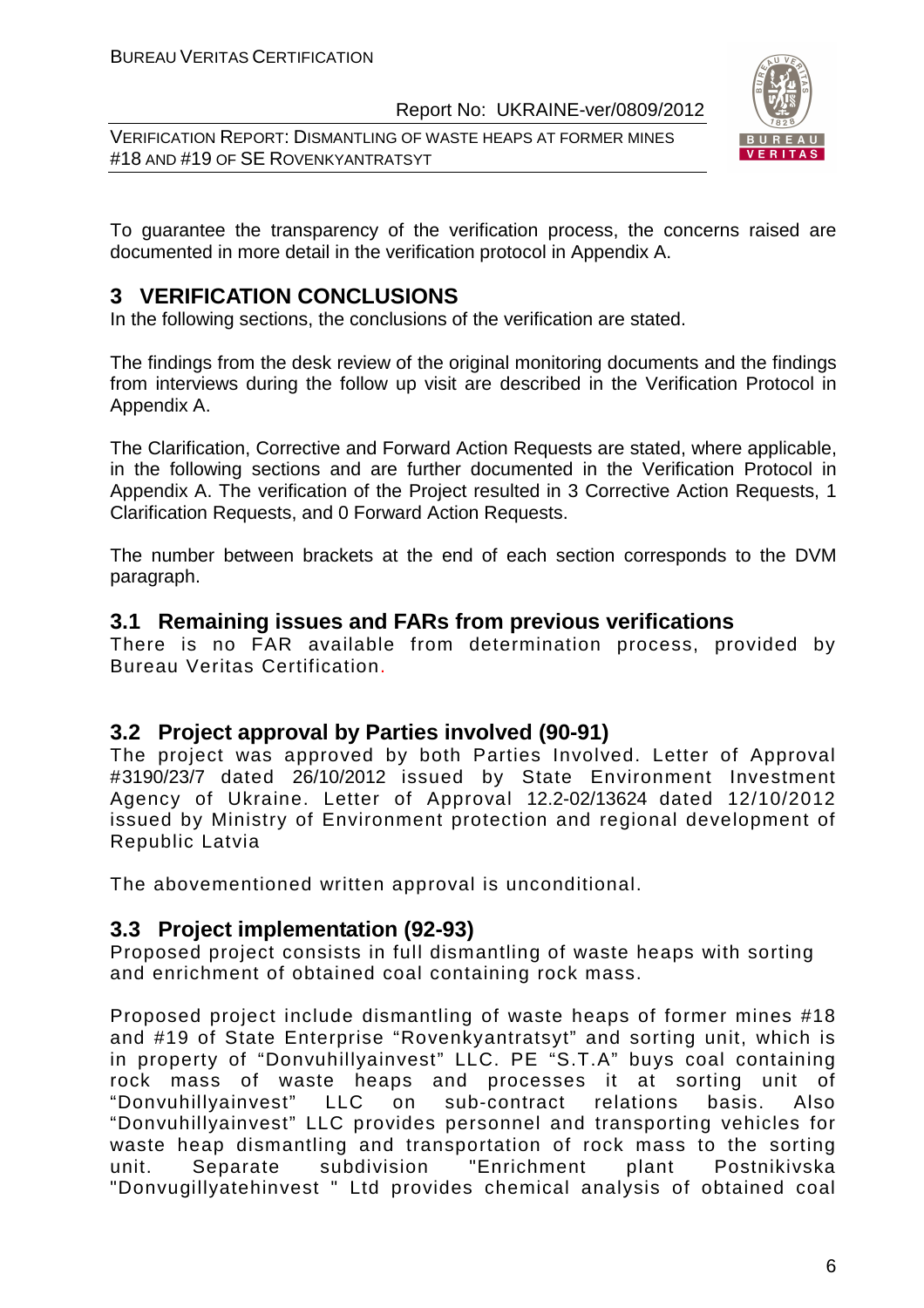VERIFICATION REPORT: DISMANTLING OF WASTE HEAPS AT FORMER MINES #18 AND #19 OF SE ROVENKYANTRATSYT



concentrate. PE "Bryz" is the owner of automobile scales, which is used for weighting of obtained sorted fraction. Contract documents on relations between enterprises involved to the project are listed in the Table Category 2 documents

Technologies employed in the project activity are described below Bulldozers rise to the top of the dump on its tail section. Dismantling of dump with bulldozers is carried by horizontal layers, after lowering the height of dump to 25-30 m, allowed dismantling by slope (15 °) layers. A combined method for the dump dismantling is used, when after decline by bulldozers to lower layer height, in which entrance road can be constructed, further dismantling is carried out by excavators with direct loading rock into vehicles.

On the second stage, the rock mass is delivered to the sorting unit of "Donvuhillyainvest" LLC for further enrichment. The rock mass is supplied to the inertial screening sifter GIL-52a by dry or wet mode. Beneficiation products (sorting coal) are transported by conveyor belt into bins for further shipment to the consumer. Waste is transported to the flat dump.

Data on waste heaps such a geographical coordinates, mass value of containing rocks, physical measures are provided in the section A.4.1.4.

Main work characteristics of heavy transporting vehicles and equipment of coal beneficiation plant are provided in the section A.4.2 of the PDD.

Data on waste heaps such a geographical coordinates, mass value of containing rocks, physical measures, main work characteristics of heavy transporting vehicles and equipment of coal beneficiation plant are provided in the PDD.

Installation of equipment for waste heap dismantling and rock mass sorting was begun in 17/03/2008. Crediting period for ERUs generation and waste heap dismantling started 09/04/2008.

Level of project activity is depended by coal demand at Ukrainian market. Project owner doesn't keep coal at warehouses and produce beneficiated rock mass as when necessary.

Project boundaries described in the determined PDD are kept; coal from another waste heaps doesn't uses in project.

Difference between estimated emission reductions indicated in the PDD and provided in the Monitoring report is not observed. Factually PDDs calculations are performed expost for monitoring.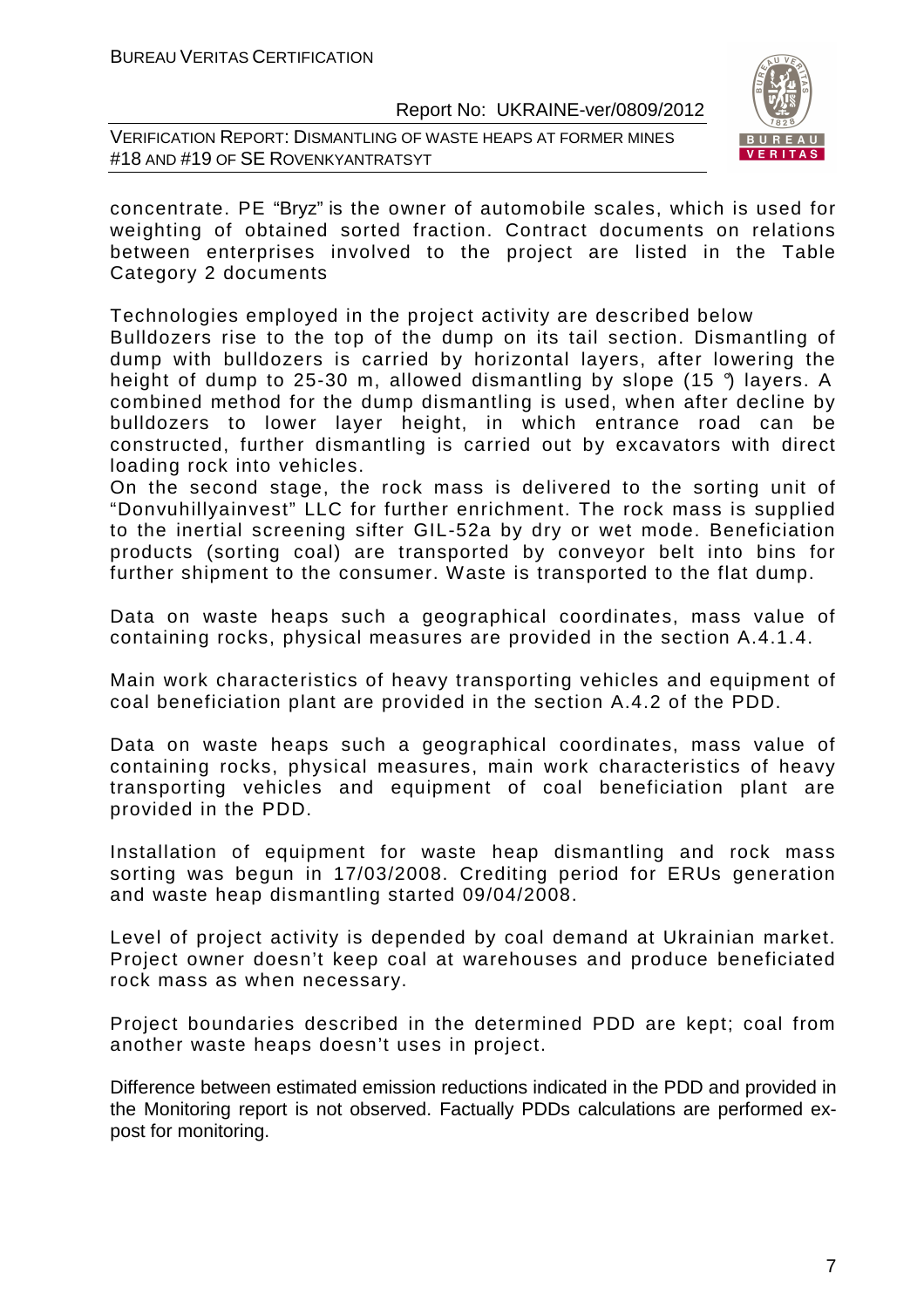VERIFICATION REPORT: DISMANTLING OF WASTE HEAPS AT FORMER MINES #18 AND #19 OF SE ROVENKYANTRATSYT



Identified problem areas for project implementation status, project participants' responses and conclusions of Bureau Veritas Certification are described in Annex A (refer to CAR01, CL01)

#### **3.4 Compliance of the monitoring plan with the monitoring methodology (94-98)**

For calculating the emission reductions, key factors, such as availability of work power and financing, seasonal coal requirement on Ukraine inside market, prices of diesel fuel and electric energy, influencing the baseline emissions and the activity level of the project and the emissions as well as risks associated with the project were taken into account, as appropriate.

Data sources used for calculating emission reductions, such as work forecasts, bookkeepers invoices, laboratory analysis samples, work logbooks are clearly identified, reliable and transparent.

Emission factors, including default emission factors, are selected by carefully balancing accuracy and reasonableness, and appropriately justified of the choice. Default emission factors, such as emission factor for electricity consumption, carbon content in diesel fuel and coal, are in line with Ukraine National GHG Inventory report for 1990-2010 years.

The calculation of emission reductions is based on conservative assumptions and the most plausible scenarios in a transparent manner.

Identified problem areas for compliance of the monitoring plan with the monitoring methodology, project participants' responses and conclusions of Bureau Veritas Certification are described in Annex A (refer to CAR02)

#### **3.5 Revision of monitoring plan (99-100)**

"Not applicable"

#### **3.6 Data management (101)**

The data and their sources, provided in monitoring report, are clearly identified, reliable and transparent.

The implementation of data collection procedures is in accordance with the monitoring plan, including the quality control and quality assurance procedures.

The function of the monitoring equipment, including its calibration status, is in order.

Consumption of diesel fuel is accounting by bookkeeper invoices.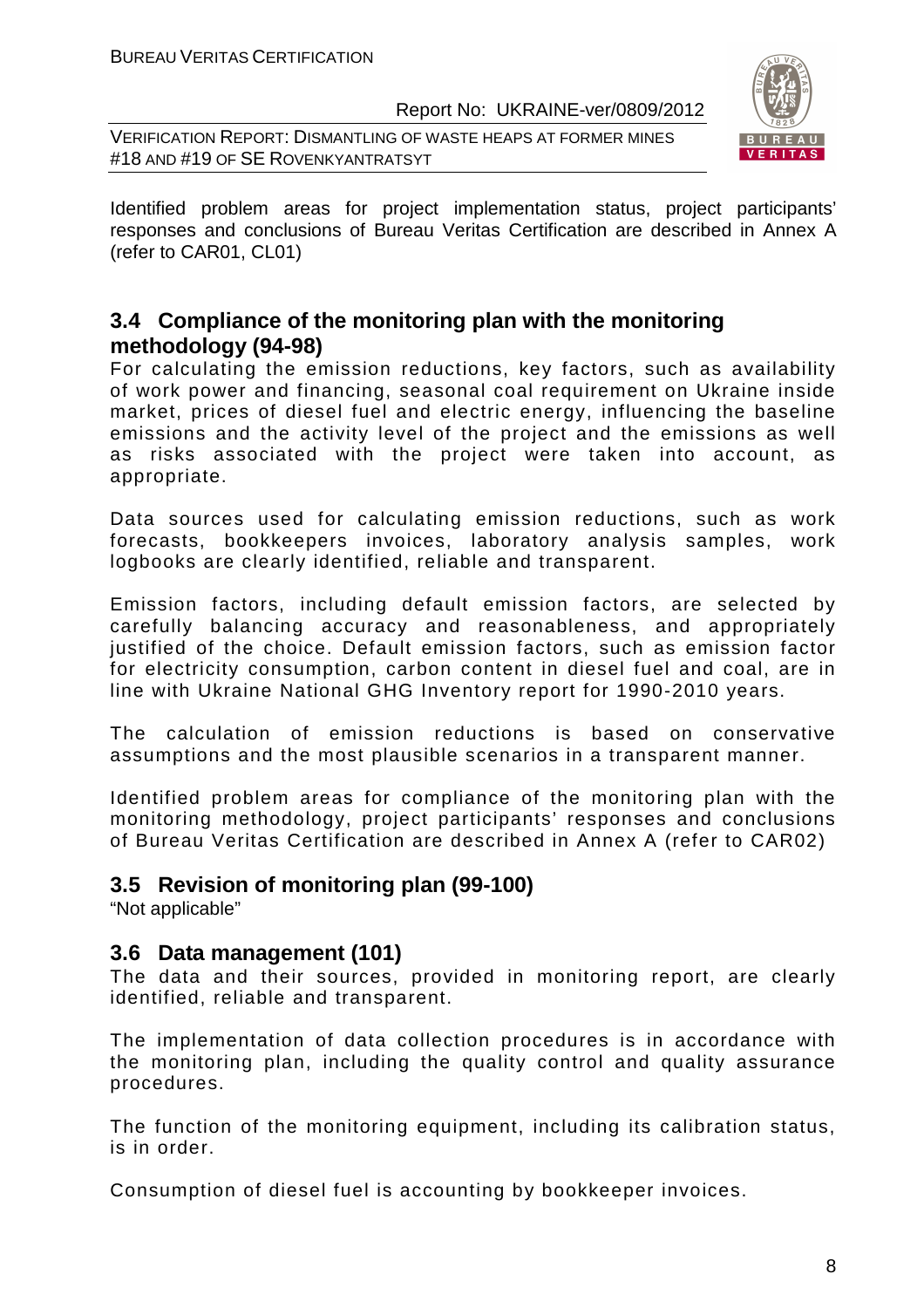VERIFICATION REPORT: DISMANTLING OF WASTE HEAPS AT FORMER MINES #18 AND #19 OF SE ROVENKYANTRATSYT



The evidence and records used for the monitoring are maintained in a traceable manner. Initially data on value and quality of produced coal, track's load, diesel fuel consumption, waste heap mass quantity is obtained from logbooks of relevant work suppliers. The data on electricity consumed is obtained from monthly reports of Regional Electric Network.

The data required to monitoring JI project is routinely collected within the normal operations of the "Donvuhillyatehinvest" LLc and sorting unit of "Donvuhillyainvest" LLC therefore JI monitoring is integral part of routine monitoring

The data collection and management system for the project is in accordance with the monitoring plan. Data monitoring and collection system described in the monitoring report is adequate and working.

Identified problem areas applicable for project data management, responses of project participants, Bureau Veritas Certification conclusions are listed in the Annex A Verification protocol (see CAR03)

#### **3.7 Verification regarding programmes of activities (102-110)**  "Not applicable"

#### **4 VERIFICATION OPINION**

Bureau Veritas Certification has performed the initial, 1<sup>st</sup> periodic verification of the "Dismantling of waste heaps at former mines #18 and #19 of SE Rovenkyantratsyt" Project in mining allotment Rovenkivska of SE Rovenkyantratsyt, Rovenky town, Luhansk Region, Ukraine, which applies JI specific approach. The verification was performed on the basis of UNFCCC criteria and host country criteria and also on the criteria given to provide for consistent project operations, monitoring and reporting.

The verification consisted of the following three phases: i) desk review of the monitoring report against the project design and the baseline and monitoring plan; ii) follow-up interviews with project stakeholders; iii) resolution of outstanding issues and the issuance of the final verification report and opinion.

The management of SIA "Vidzeme Eko" is responsible for the preparation of the GHG emissions data and the reported GHG emissions reductions of the project on the basis set out within the project Monitoring and Verification Plan lindicated in the final PDD version] OR [as per determined changes] (delete as appropriate). The development and maintenance of records and reporting procedures in accordance with that plan, including the calculation and determination of GHG emission reductions from the project, is the responsibility of the management of the project.

Bureau Veritas Certification verified the Project Monitoring Report version 2.0 for the reporting period as indicated below. Bureau Veritas Certification confirms that the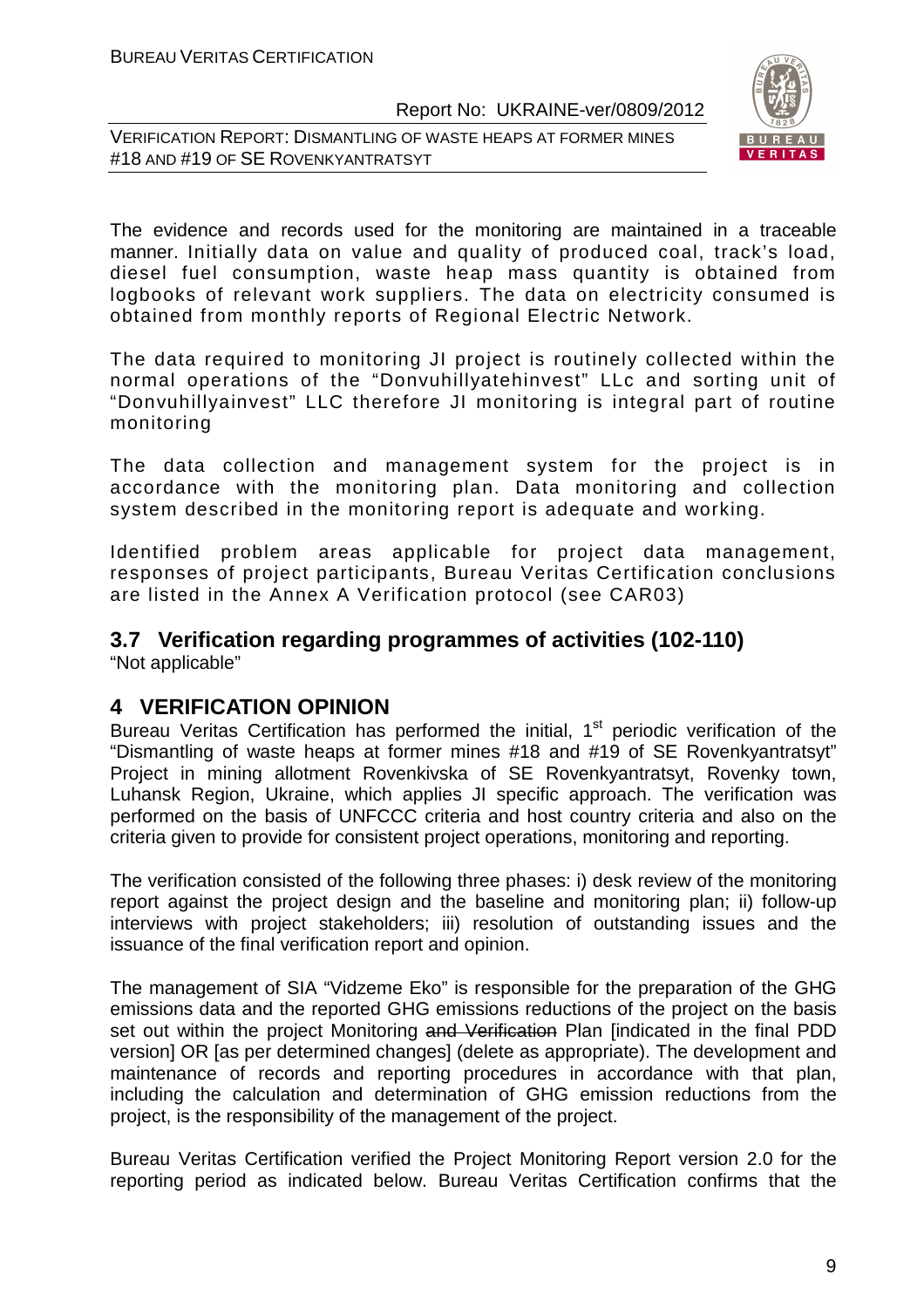VERIFICATION REPORT: DISMANTLING OF WASTE HEAPS AT FORMER MINES #18 AND #19 OF SE ROVENKYANTRATSYT



project is implemented as planned and described in approved project design documents. Installed equipment being essential for generating emission reduction runs reliably and is calibrated appropriately. The monitoring system is in place and the project is generating GHG emission reductions.

Bureau Veritas Certification can confirm that the GHG emission reduction is accurately calculated and is free of material errors, omissions, or misstatements. Our opinion relates to the project's GHG emissions and resulting GHG emissions reductions reported and related to the approved project baseline and monitoring, and its associated documents. Based on the information we have seen and evaluated, we confirm, with a reasonable level of assurance, the following statement:

| Reporting period: From 09/04/2008 to 30/09/2012                                                                           |                                                  |                                                                                                                  |
|---------------------------------------------------------------------------------------------------------------------------|--------------------------------------------------|------------------------------------------------------------------------------------------------------------------|
| <b>Baseline emissions</b><br>Project emissions<br>Leakages<br><b>Emission Reductions</b>                                  | : 3803118<br>163513<br>$: -1351975$<br>: 4991580 | tonnes of CO2 equivalent.<br>tonnes of CO2 equivalent.<br>tonnes of CO2 equivalent.<br>tonnes of CO2 equivalent. |
| From 09/04/2008 to 31/12/2008<br><b>Baseline emissions</b><br>Project emissions<br>Leakages<br><b>Emission Reductions</b> | :650529<br>: 26953<br>$: -217134$<br>: 840710    | tonnes of CO2 equivalent.<br>tonnes of CO2 equivalent.<br>tonnes of CO2 equivalent.<br>tonnes of CO2 equivalent  |
| From 01/01/2009 to 31/12/2009<br><b>Baseline emissions</b><br>Project emissions<br>Leakages<br><b>Emission Reductions</b> | :846409<br>36606<br>$: -308092$<br>: 1117895     | tonnes of CO2 equivalent.<br>tonnes of CO2 equivalent.<br>tonnes of CO2 equivalent.<br>tonnes of CO2 equivalent  |
| From 01/01/2010 to 31/12/2010<br><b>Baseline emissions</b><br>Project emissions<br>Leakages<br><b>Emission Reductions</b> | : 827220<br>: 36928<br>$: -300665$<br>: 1090957  | tonnes of CO2 equivalent.<br>tonnes of CO2 equivalent.<br>tonnes of CO2 equivalent.<br>tonnes of CO2 equivalent  |
| From 01/01/2011 to 31/12/2011<br><b>Baseline emissions</b><br>Project emissions<br>Leakages<br><b>Emission Reductions</b> | : 838518<br>36039<br>$: -298271$<br>: 110750     | tonnes of CO2 equivalent.<br>tonnes of CO2 equivalent.<br>tonnes of CO2 equivalent.<br>tonnes of CO2 equivalent  |
| From 01/01/2012 to 30/09/2012<br><b>Baseline emissions</b><br>Project emissions<br>Leakages                               | :640442<br>: 26987<br>: -227813                  | tonnes of CO2 equivalent.<br>tonnes of CO2 equivalent.<br>tonnes of CO2 equivalent.                              |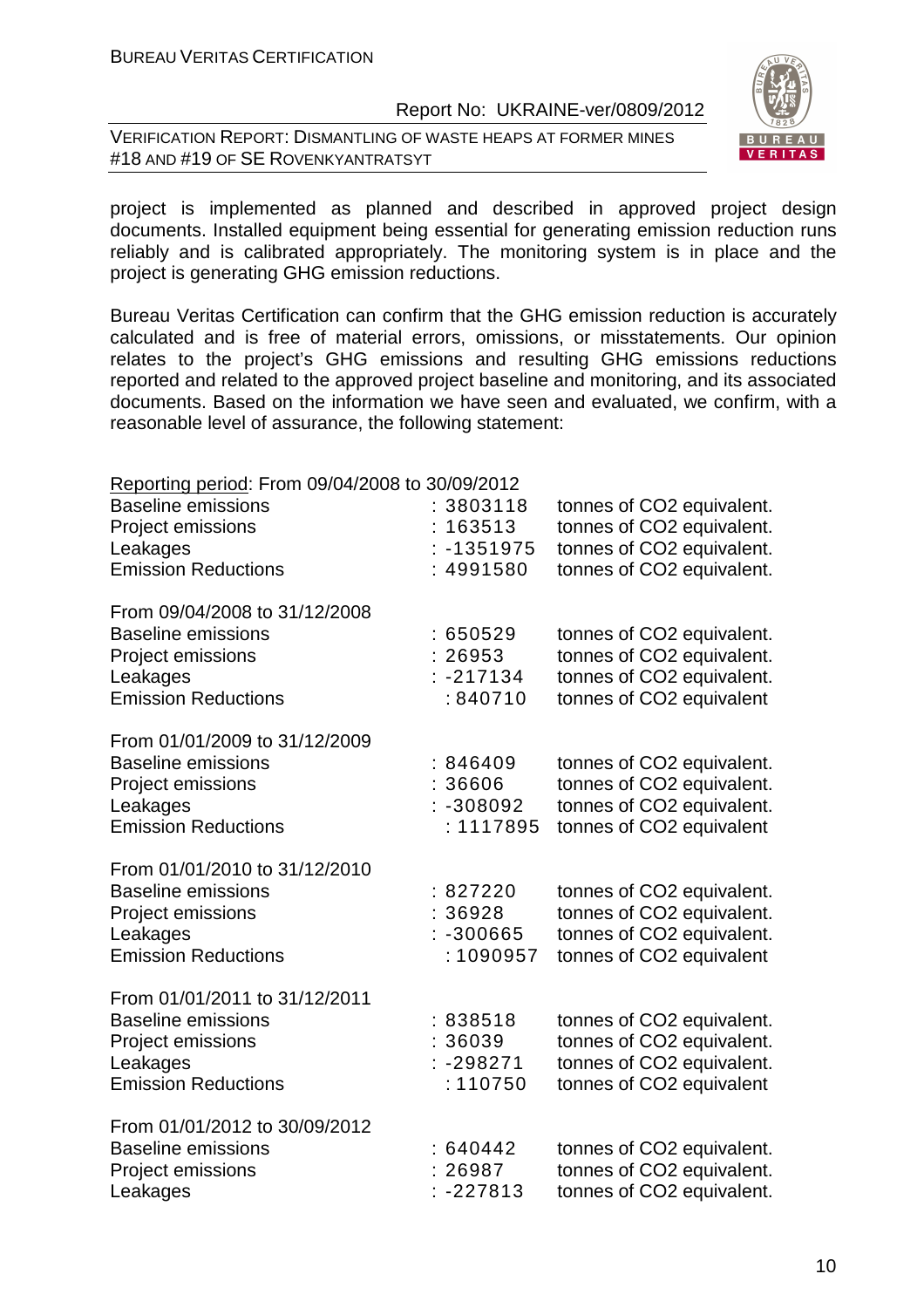VERIFICATION REPORT: DISMANTLING OF WASTE HEAPS AT FORMER MINES #18 AND #19 OF SE ROVENKYANTRATSYT



Emission Reductions **: 841268** tonnes of CO2 equivalent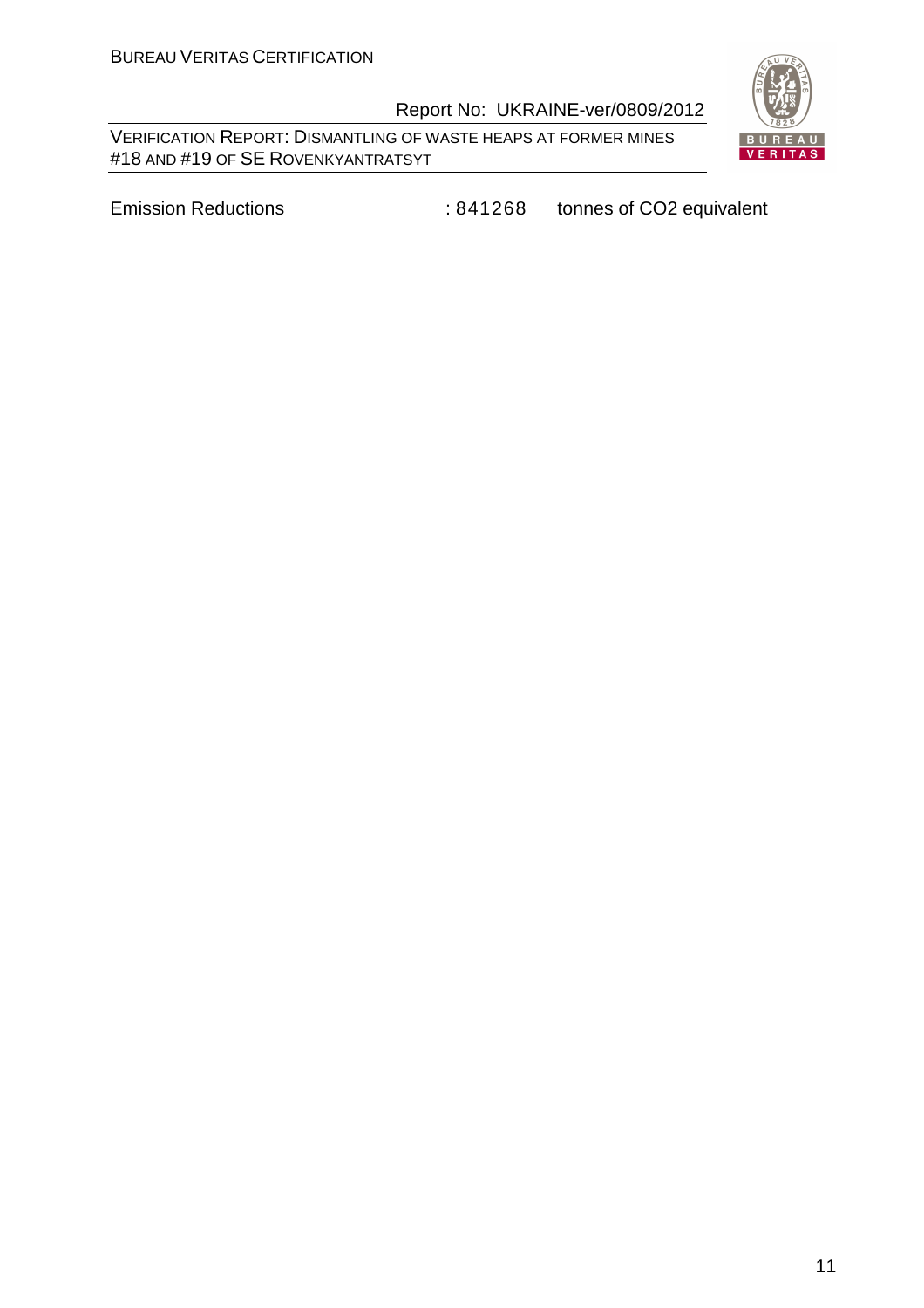VERIFICATION REPORT: DISMANTLING OF WASTE HEAPS AT FORMER MINES #18 AND #19 OF SE ROVENKYANTRATSYT



#### **5 REFERENCES**

#### **Category 1 Documents:**

Documents provided by SIA "Vidzeme Eko" that relate directly to the GHG components of the project.

- /1/ Project Design Document "Dismantling of waste heaps at former mines #18 and #19 of SE Rovenkyantratsyt" version 2.0 dated 24/10/2012
- /2/ Monitoring "Dismantling of waste heaps at former mines #18 and #19 of SE Rovenkyantratsyt" version 1.0 dated 27/10/2012
- /3/ Monitoring "Dismantling of waste heaps at former mines #18 and #19 of SE Rovenkyantratsyt" version 2.0 dated 26/10/2012
- /4/ ERUs calculation Excel-file "Calculation\_T29К.xls"
- /5/ Letter of Approval #3190/23/7 dated 26/10/2012 issued by State Environment Investment Agency
- /6/ Letter of Approval #12.2-02/13624 issued by Ministry of Environment protection and regional development of Republic Latvia 12.10.2012

#### **Category 2 Documents:**

Background documents related to the design and/or methodologies employed in the design or other reference documents.

- /1/ Subcontract #7 from 14/03/08 between "Donbasvuhillyainvest" Ltd. and PE "Bryz".
- /2/ Delivery Agreement # 11 from 13/03/08 between "Donbasvuhillyainvest" Ltd. and "Ukrpromhrup" Ltd
- /3/ Contract for work #21 from 14/03/08 between "Donbasvuhillyainvest" Ltd. and "Donuhletehynvest" Ltd.
- /4/ Contract for work #13/03/08-2 from 13/03/08 between CE "S.T.A." and "Donbasvuhillyainvest" Ltd.
- /5/ Passport and of electronic scales XAS-220/c
- /6/ Passport of laboratory furnace SNOL 3,5.3,5.3,5/3,5-I2
- /7/ Passport of laboratory furnace SNOL 1,6.2,5.1/11-I2
- /8/ Passport of automobile electronic tensometric scales 80VА1PB
- /9/ Certificates of laboratory sieve UKS-SL # 617.
- /10/ Certificates of laboratory sieve CHR # 618.
- /11/ Verification certificate of measuring electronic scales XAS-220/c
- /12/ Attestation certificate # 338 of drying box SNOL 3,5.3,5.3,5/3,5-I2
- /13/ Certificates of laboratory furnace SNOL 1,6.2,5.1/11-I2
- /14/ Attestation Certificate of "Donvuhillyatehinvest" Ltd.
- /15/ Certificate of performed work of weighing 2008-2012
- /16/ Delivery and acceptance certificate of work completion and costs calculations of works for completion certificate 2008-2012
- /17/ Sale invoices of coal delivery for 2008-2012
- /18/ Sale invoices of diesel fuel consumption for 2008-2012
- /19/ Monthly acts on electricity consumption for 2008-2012
- /20/ Certificates of coal quality 2008-2012.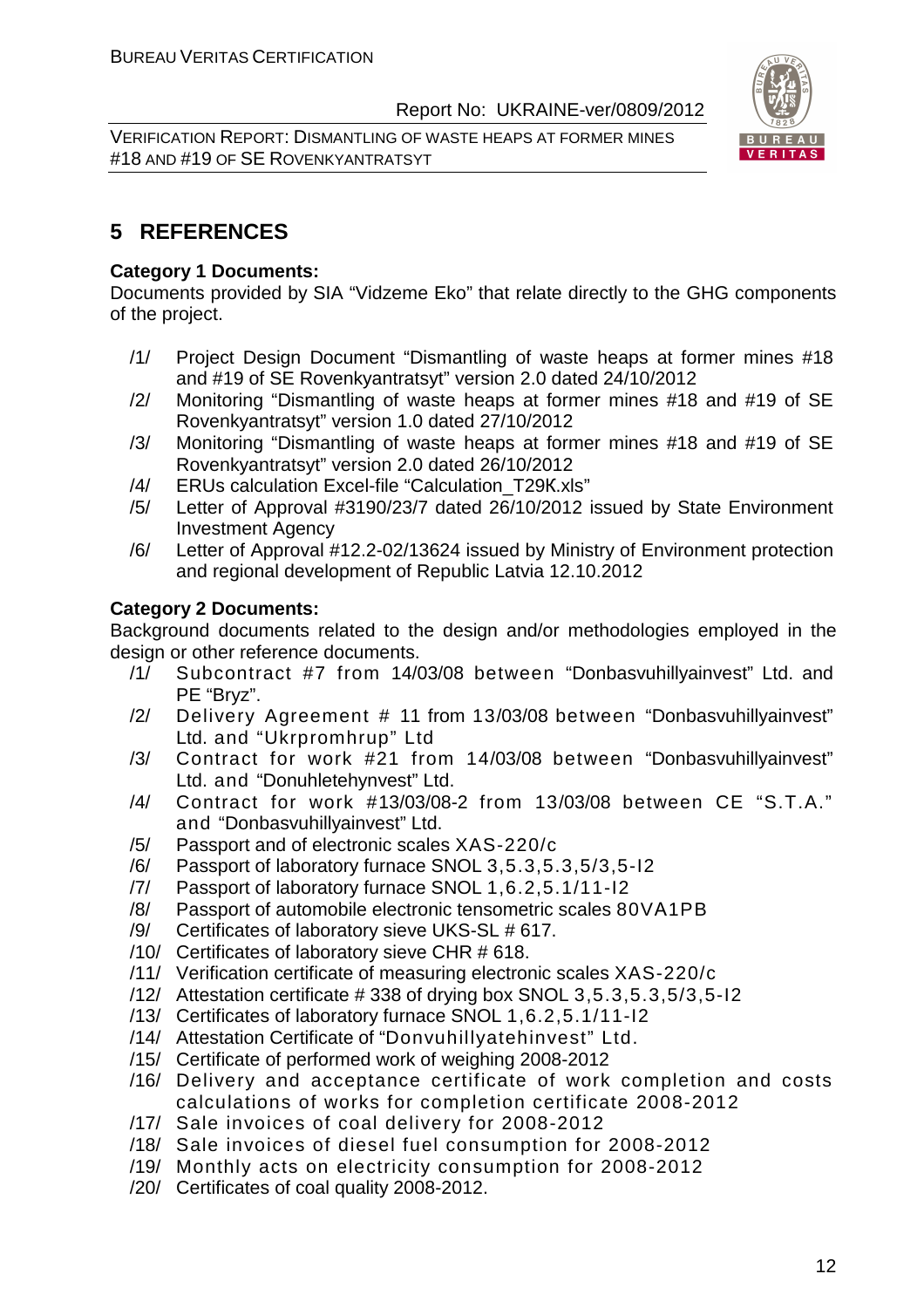VERIFICATION REPORT: DISMANTLING OF WASTE HEAPS AT FORMER MINES #18 AND #19 OF SE ROVENKYANTRATSYT



#### **Persons interviewed:**

List persons interviewed during the verification or persons that contributed with other information that are not included in the documents listed above.

- /1/ Gints KIavinsh SIA "Vidzeme Eko" JI Project Manager
- /2/ Tymofeev Sergiy Petrovych SIA "Vidzeme Eko" JI Consultant
- /3/ Stah Yuri Mykhailovych SIA "Vidzeme Eko" JI Consultant
- /4/ Valentyna Anatolievna Mohonko Head of Laboratory, "Donvuhillyatehinvest" Ltd.
- /5/ Grygoriy Viktorovych Zasyadko Manager of the industrial site PE "Bryz"
- /6/ Volodymyr Oleksandrovych Klymenko Manager of TCD "Donbasvuhillyainvest" Ltd.
- /7/ Andriy Yuriyuvych Semenov Director of PE "S.T.A"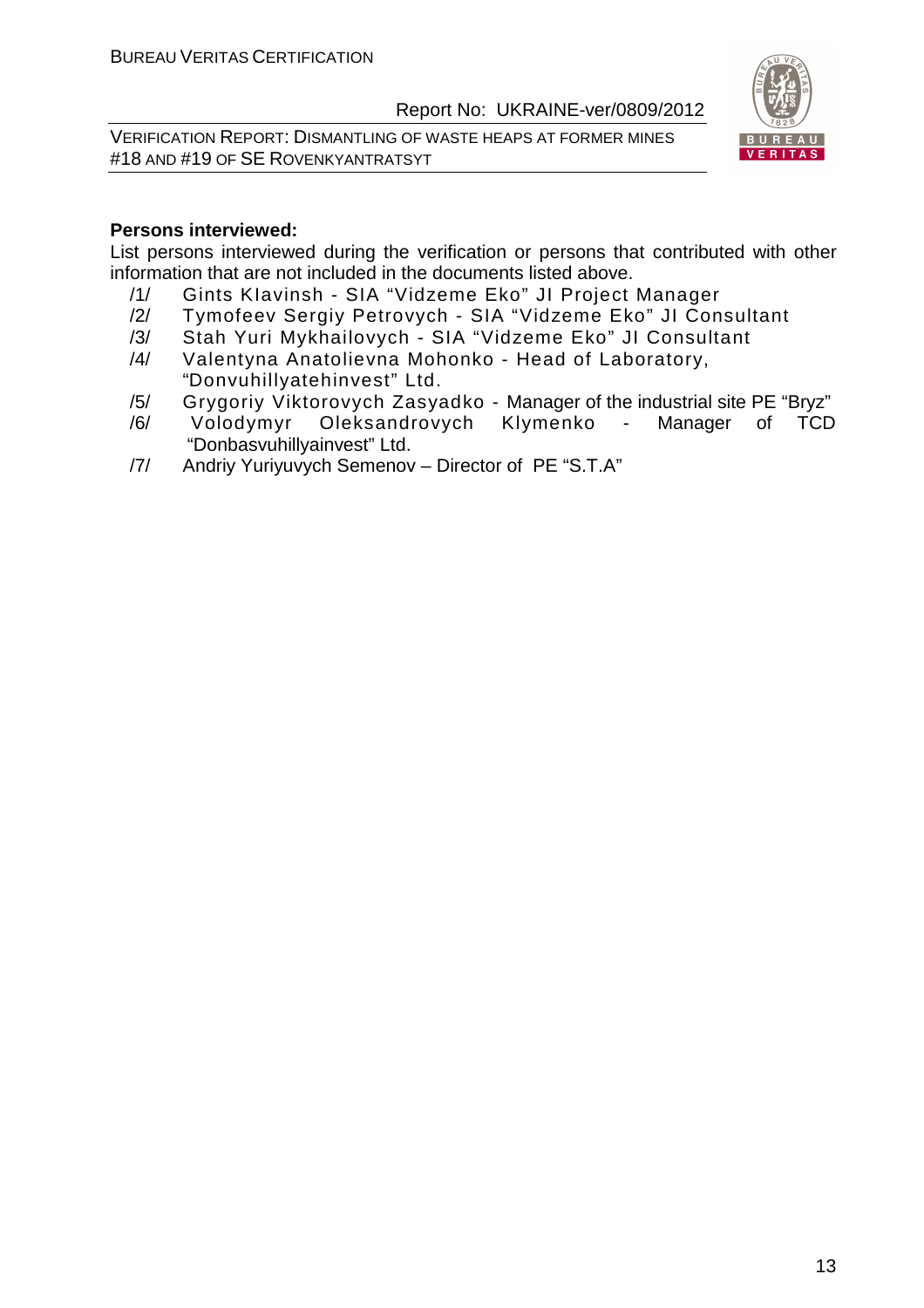



#### APPENDIX A: VERIFICATION PROTOCOL **VERIFICATION PROTOCOL**

#### **Check list for verification, according to the JOINT IMPLEMENTATION DETERMINATION AND VERIFICATION MANUAL (Version 01)**

| <b>DVM</b>     | <b>Check Item</b>                                                                                                                                                                                                                                                                 | <b>Initial finding</b>                                                                                                                                                                                                                                                                                                                         | <b>Draft</b>              | <b>Final</b>     |
|----------------|-----------------------------------------------------------------------------------------------------------------------------------------------------------------------------------------------------------------------------------------------------------------------------------|------------------------------------------------------------------------------------------------------------------------------------------------------------------------------------------------------------------------------------------------------------------------------------------------------------------------------------------------|---------------------------|------------------|
| <b>Paragra</b> |                                                                                                                                                                                                                                                                                   |                                                                                                                                                                                                                                                                                                                                                | <b>Conclusio</b>          | <b>Conclusio</b> |
| ph             |                                                                                                                                                                                                                                                                                   |                                                                                                                                                                                                                                                                                                                                                | $\mathsf{n}$              | $\mathsf{n}$     |
|                | <b>Project approvals by Parties involved</b>                                                                                                                                                                                                                                      |                                                                                                                                                                                                                                                                                                                                                |                           |                  |
| 90             | Has the DFPs of at least one Party<br>involved, other than the host Party,<br>issued a written project approval when<br>submitting the first verification report to<br>the secretariat for publication in<br>accordance with paragraph 38 of the JI<br>guidelines, at the latest? | The project obtained approvals from the DFPs of<br>both Parties Involved. Letter of Approval<br>#3190/23/7<br>issued by<br>State<br>Environment<br>Investment Agency of Ukraine 26/10/2012. Letter<br>of Approval #12.2-02/13624 dated 12/10/2012 has<br>been issued by Latvian Ministry of Environment<br>Protection and regional development | OK.                       | <b>OK</b>        |
| 91             | Are all the written project approvals by<br>Parties involved unconditional?                                                                                                                                                                                                       | The abovementioned written approvals are<br>unconditional                                                                                                                                                                                                                                                                                      | <b>OK</b>                 | <b>OK</b>        |
|                | <b>Project implementation</b>                                                                                                                                                                                                                                                     |                                                                                                                                                                                                                                                                                                                                                |                           |                  |
| 92             | Has the project been implemented in<br>accordance with the PDD regarding<br>which the determination has been<br>deemed final and is so listed on the<br>UNFCCC JI website?                                                                                                        | The project has been implemented in accordance  <br>with the PDD which determination has been<br>deemed final and is available at JI UNFCCC<br>website                                                                                                                                                                                         | OK.                       | <b>OK</b>        |
| 93             | What is the status of operation of the<br>project during the monitoring period?                                                                                                                                                                                                   | The project is in operation during the monitoring<br>period. The main decisive factors describing<br>project operation status are provided in the section<br>B of the Monitoring Report.<br>CAR01                                                                                                                                              | CAR01<br>CL <sub>01</sub> | <b>OK</b><br>OK  |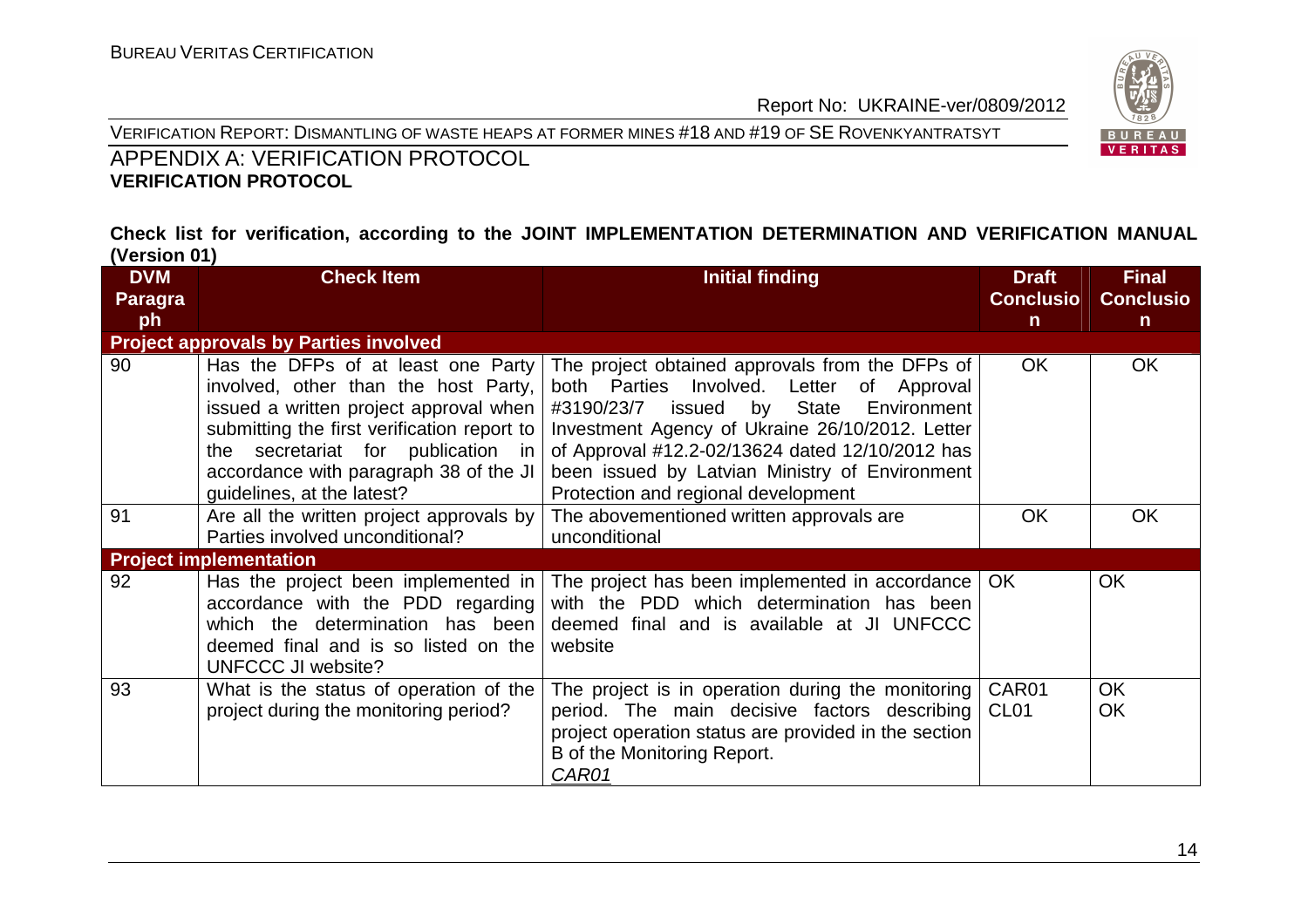

| VERIFICATION REPORT: DISMANTLING OF WASTE HEAPS AT FORMER MINES #18 AND #19 OF <b>SE</b> ROVENKYANTRATSYT<br>BUREAU |                                                                                                                                                                                                                                                                                                                                                                         |                                                                                                                                                                                                                                                                                                                                                                                                                                                                                                                   |                                                  |                                                  |  |
|---------------------------------------------------------------------------------------------------------------------|-------------------------------------------------------------------------------------------------------------------------------------------------------------------------------------------------------------------------------------------------------------------------------------------------------------------------------------------------------------------------|-------------------------------------------------------------------------------------------------------------------------------------------------------------------------------------------------------------------------------------------------------------------------------------------------------------------------------------------------------------------------------------------------------------------------------------------------------------------------------------------------------------------|--------------------------------------------------|--------------------------------------------------|--|
| <b>DVM</b><br><b>Paragra</b><br>ph                                                                                  | <b>Check Item</b>                                                                                                                                                                                                                                                                                                                                                       | <b>Initial finding</b>                                                                                                                                                                                                                                                                                                                                                                                                                                                                                            | <b>Draft</b><br><b>Conclusio</b><br>$\mathsf{n}$ | <b>Final</b><br><b>Conclusio</b><br>$\mathsf{n}$ |  |
|                                                                                                                     |                                                                                                                                                                                                                                                                                                                                                                         | The MR indicates in the section A.7 table 1 that<br>values of ERUs obtained in 2012 year is differ than<br>indicated in the PDD by difference in monitoring<br>period duration. This is not fully reasonably,<br>because values in PDD for 2012 year are obtained<br>on the basis of ex-post estimations and data for 9<br>months of 2012 is factual. Please provide<br>adequate explanation.<br>CL <sub>01</sub><br>Please clarify if project equipment was changed or<br>replaces during the monitoring period. |                                                  |                                                  |  |
|                                                                                                                     | <b>Compliance with monitoring plan</b>                                                                                                                                                                                                                                                                                                                                  |                                                                                                                                                                                                                                                                                                                                                                                                                                                                                                                   |                                                  |                                                  |  |
| 94                                                                                                                  | Did the monitoring occur in accordance<br>with the monitoring plan included in the<br>PDD regarding which the determination<br>has been deemed final and is so listed<br>on the UNFCCC JI website?                                                                                                                                                                      | with<br>The monitoring<br>was provided in<br>line<br>determined PDD                                                                                                                                                                                                                                                                                                                                                                                                                                               |                                                  |                                                  |  |
| 95(a)                                                                                                               | For calculating the emission reductions<br>or enhancements of net removals, were<br>key factors, e.g. those listed in 23 (b)<br>(i)-(vii) above, influencing the baseline<br>emissions or net removals and the<br>activity level of the project and the<br>emissions or removals as well as risks<br>associated with the project taken into<br>account, as appropriate? | The key factors listed in the sections 23 (b) (i)-(vii)<br>of DVM, as well the risks associated with the<br>projects, are taken into account in appropriate<br>way.                                                                                                                                                                                                                                                                                                                                               | <b>OK</b>                                        | <b>OK</b>                                        |  |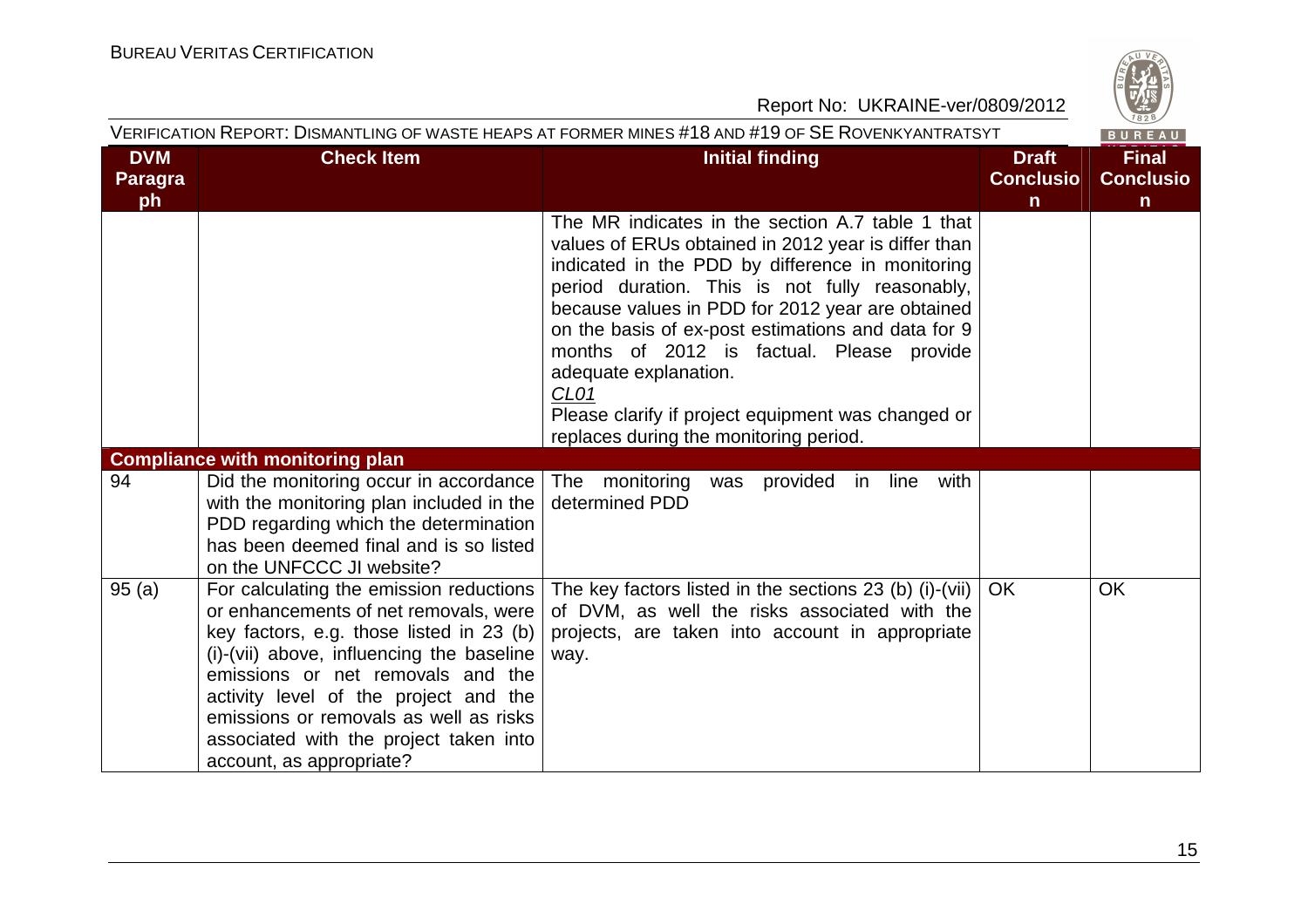

| VERIFICATION REPORT: DISMANTLING OF WASTE HEAPS AT FORMER MINES #18 AND #19 OF <b>SE</b> ROVENKYANTRATSYT<br>BUREAU |                                                                                                                                                                                                                                                                                        |                                                                                                                                                                                                                                                  |                                                  |                                                  |
|---------------------------------------------------------------------------------------------------------------------|----------------------------------------------------------------------------------------------------------------------------------------------------------------------------------------------------------------------------------------------------------------------------------------|--------------------------------------------------------------------------------------------------------------------------------------------------------------------------------------------------------------------------------------------------|--------------------------------------------------|--------------------------------------------------|
| <b>DVM</b><br>Paragra<br>ph                                                                                         | <b>Check Item</b>                                                                                                                                                                                                                                                                      | <b>Initial finding</b>                                                                                                                                                                                                                           | <b>Draft</b><br><b>Conclusio</b><br>$\mathsf{n}$ | <b>Final</b><br><b>Conclusio</b><br>$\mathsf{n}$ |
| 95(b)                                                                                                               | Are data sources used for calculating<br>emission reductions or enhancements<br>of net removals clearly identified,<br>reliable and transparent?                                                                                                                                       | The data sources used for calculating the emission<br>reductions are selected by carefully balancing<br>accuracy and are clearly identified<br>CAR02<br>Please add reference on source of diesel fuel<br>density, which is indicted as 0,85 kg/l | CAR02                                            | <b>OK</b>                                        |
| 95(c)                                                                                                               | Are emission factors, including default<br>emission factors, if used for calculating<br>the<br>reductions<br>emission<br>or<br>enhancements of net<br>removals,<br>by carefully<br>balancing<br>selected<br>accuracy and reasonableness, and<br>appropriately justified of the choice? | The emission factors used for calculating the<br>emission reductions are in line with National GHG<br>Inventory Report for 1990-2010 years, which is<br>approved by SEIA                                                                         | OK                                               | <b>OK</b>                                        |
| 95(d)                                                                                                               | the<br>calculation<br>of<br>emission<br>ls —<br>reductions or enhancements of net<br>based<br>conservative<br>removals<br>on<br>assumptions and the most plausible<br>scenarios in a transparent manner?                                                                               | The calculations of emission reductions are based<br>on conservative assumptions and the most<br>plausible future scenarios                                                                                                                      | <b>OK</b>                                        | <b>OK</b>                                        |
|                                                                                                                     | Applicable to JI SSC projects only_Not applicable                                                                                                                                                                                                                                      |                                                                                                                                                                                                                                                  |                                                  |                                                  |
|                                                                                                                     | Applicable to bundled JI SSC projects only_Not applicable                                                                                                                                                                                                                              |                                                                                                                                                                                                                                                  |                                                  |                                                  |
|                                                                                                                     | <b>Revision of monitoring plan</b>                                                                                                                                                                                                                                                     |                                                                                                                                                                                                                                                  |                                                  |                                                  |
|                                                                                                                     | Applicable only if monitoring plan is revised by project participant                                                                                                                                                                                                                   |                                                                                                                                                                                                                                                  |                                                  |                                                  |
| 99(a)                                                                                                               | appropriate<br>justification<br>the<br>for<br>proposed revision?                                                                                                                                                                                                                       | Did the project participants provide an The monitoring plan hasn't been revised                                                                                                                                                                  | <b>OK</b>                                        | <b>OK</b>                                        |
| 99(b)                                                                                                               | Does the proposed revision improve Not applicable                                                                                                                                                                                                                                      |                                                                                                                                                                                                                                                  | <b>OK</b>                                        | <b>OK</b>                                        |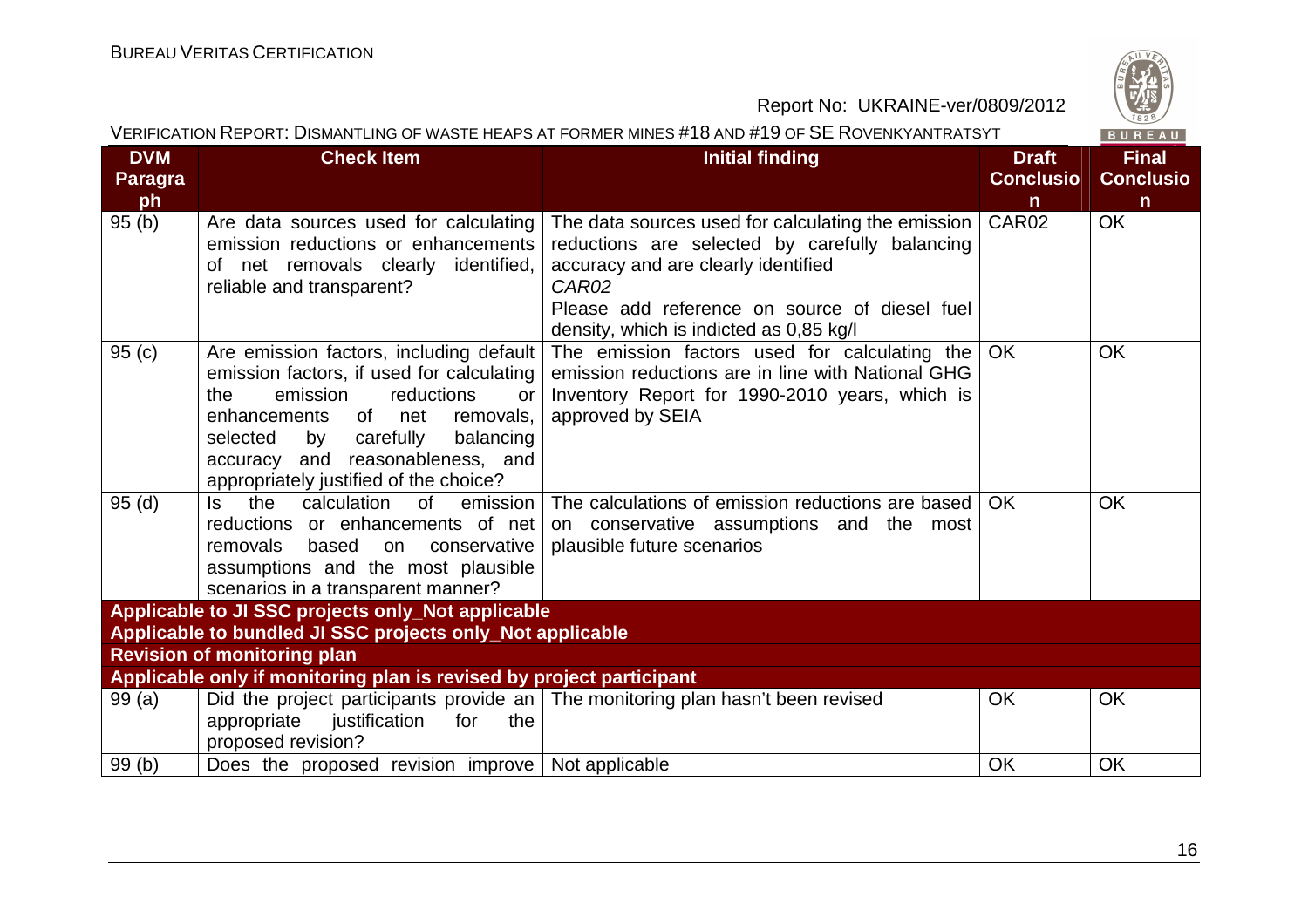

| Report No: UKRAINE-ver/0809/2012   |                                                                                                                                                                                                                                                        |                                                                                                                                                                                                            |                                                  |                                                  |  |  |
|------------------------------------|--------------------------------------------------------------------------------------------------------------------------------------------------------------------------------------------------------------------------------------------------------|------------------------------------------------------------------------------------------------------------------------------------------------------------------------------------------------------------|--------------------------------------------------|--------------------------------------------------|--|--|
|                                    |                                                                                                                                                                                                                                                        | VERIFICATION REPORT: DISMANTLING OF WASTE HEAPS AT FORMER MINES #18 AND #19 OF SE ROVENKYANTRATSYT                                                                                                         |                                                  | $\frac{120}{1828}$<br>BUREAU                     |  |  |
| <b>DVM</b><br><b>Paragra</b><br>ph | <b>Check Item</b>                                                                                                                                                                                                                                      | <b>Initial finding</b>                                                                                                                                                                                     | <b>Draft</b><br><b>Conclusio</b><br>$\mathsf{n}$ | <b>Final</b><br><b>Conclusio</b><br>$\mathsf{n}$ |  |  |
|                                    | the accuracy and/or applicability of<br>information collected compared to the<br>monitoring<br>plan<br>without<br>original<br>changing conformity with the relevant<br>regulations<br>rules<br>and<br>for<br>the<br>establishment of monitoring plans? |                                                                                                                                                                                                            |                                                  |                                                  |  |  |
| <b>Data management</b>             |                                                                                                                                                                                                                                                        |                                                                                                                                                                                                            |                                                  |                                                  |  |  |
| 101 $(a)$                          | Is the implementation of data collection<br>procedures in accordance with the<br>monitoring plan, including the quality<br>control<br>and<br>quality<br>assurance<br>procedures?                                                                       | The implementation of data collection procedures<br>with quality control and<br>quality assurance<br>procedure is in accordance with the monitoring<br>plan                                                | OK.                                              | <b>OK</b>                                        |  |  |
| 101(b)                             | Is the function of the monitoring<br>equipment, including<br>calibration<br>its<br>status, in order?                                                                                                                                                   | CAR03<br>The table 2 in the section B.2 indicates only data<br>of initial and the last calibration of project<br>measuring equipment. Please add data on<br>intermediate calibrations of measuring devices | CAR03                                            | <b>OK</b>                                        |  |  |
| 101(c)                             | Are the evidence and records used for<br>monitoring<br>maintained<br>the<br>in a<br>traceable manner?                                                                                                                                                  | The evidences and records are used in the<br>monitoring are a traceable manner                                                                                                                             | <b>OK</b>                                        | <b>OK</b>                                        |  |  |
| $101$ (d)                          | system for the project in accordance<br>with the monitoring plan?                                                                                                                                                                                      | Is the data collection and management   The data collection and management system is in<br>accordance with the monitoring plan                                                                             | <b>OK</b>                                        | <b>OK</b>                                        |  |  |
|                                    |                                                                                                                                                                                                                                                        | Verification regarding programmes of activities (additional elements for assessment)_Not applicable                                                                                                        |                                                  |                                                  |  |  |
|                                    | Applicable to sample-based approach only_Not applicable                                                                                                                                                                                                |                                                                                                                                                                                                            |                                                  |                                                  |  |  |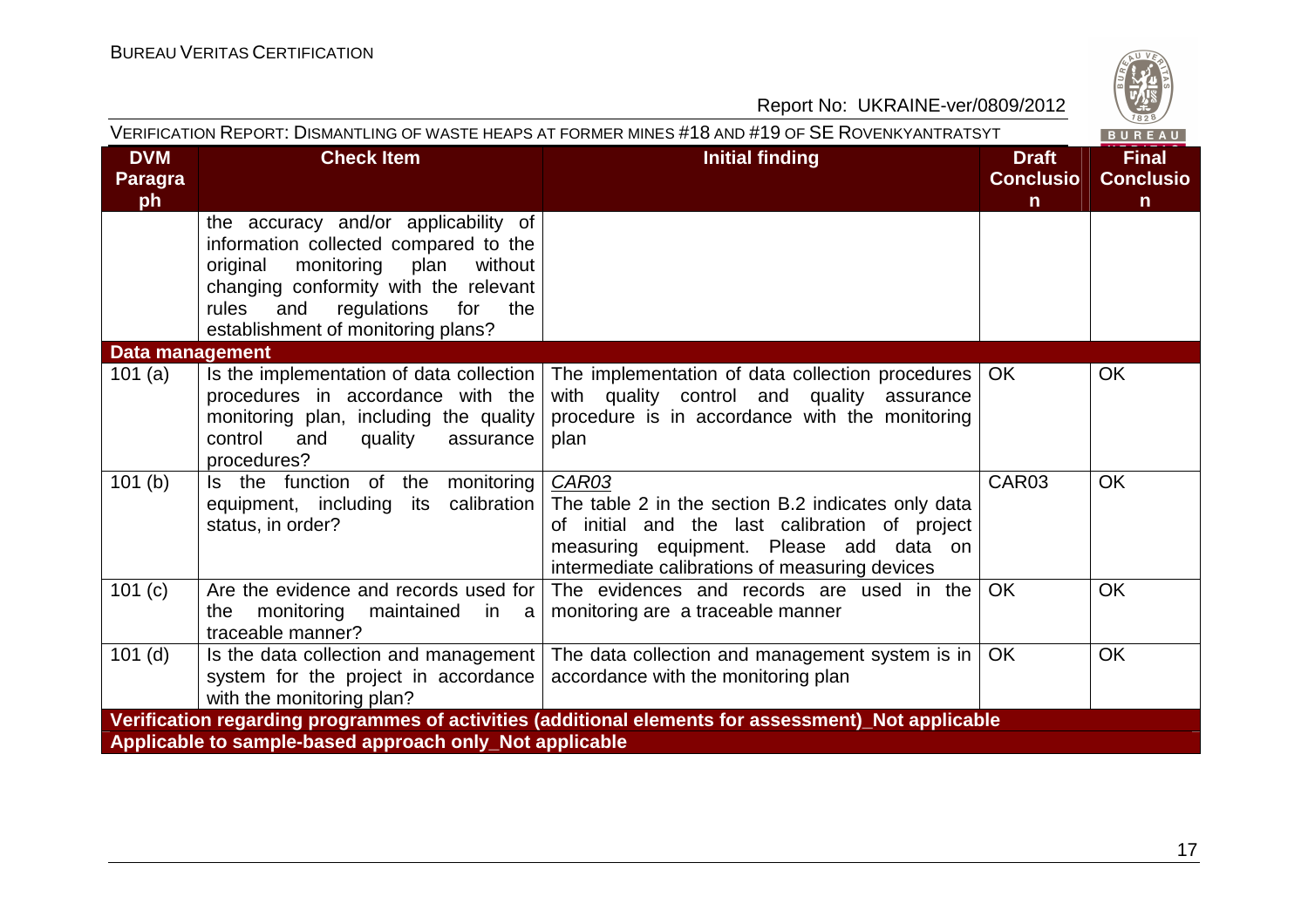#### VERIFICATION REPORT: DISMANTLING OF WASTE HEAPS AT FORMER MINES #18 AND #19 OF SE <sup>R</sup>OVENKYANTRATSYT



#### **Table 2 Resolution of Corrective Action and Clarification Requests**

| Draft report clarification and corrective<br>action requests by verification team                                                                                                                                                                                                                                                                                                                      | Ref. to<br>checklis<br>questio<br>$n$ in<br>table 1 | Summary of project participant Verification team conclusion<br>response                                                                                                                                                                                                                                                                                                                             |                     |
|--------------------------------------------------------------------------------------------------------------------------------------------------------------------------------------------------------------------------------------------------------------------------------------------------------------------------------------------------------------------------------------------------------|-----------------------------------------------------|-----------------------------------------------------------------------------------------------------------------------------------------------------------------------------------------------------------------------------------------------------------------------------------------------------------------------------------------------------------------------------------------------------|---------------------|
| CAR01<br>The MR indicates in the section A.7 table 1<br>that values of ERUs obtained in 2012 year is<br>differ than indicated in the PDD by difference<br>in monitoring period duration. This is not fully<br>reasonably, because values in PDD for 2012<br>year are obtained on the basis of ex-post<br>estimations and data for 9 months of 2012 is<br>factual. Please provide adequate explanation. | 93                                                  | Project participants during the first 9<br>months in 2012 used actual data for<br>calculations, and for the last 3 months<br>predictable. Therefore, in the<br>monitoring report, which covers 9<br>months in 2012, the<br>difference<br>values<br>0f<br>between<br>emission<br>reductions from the data in the PDD<br>consists only of predictable reductions<br>during the last 3 months in 2012. | The issue is closed |
| CAR02<br>Please add reference on source of diesel fuel<br>density, which is indicted as 0,85 kg/l                                                                                                                                                                                                                                                                                                      | 95(b)                                               | Added in section B.3.: If the data in<br>these documents are in litres instead<br>of tonnes, these data must be<br>converted using factor of 0.85 kg/l.<br>Reference to "GOST 305-82, Diesel<br>fuel. Technical characteristics":<br>http://elarum.ru/info/standards/gost-<br>305-82/. 0.85 kg / l is an average<br>value for fuel of two types: summer<br>and winter fuel.                         | The issue is closed |